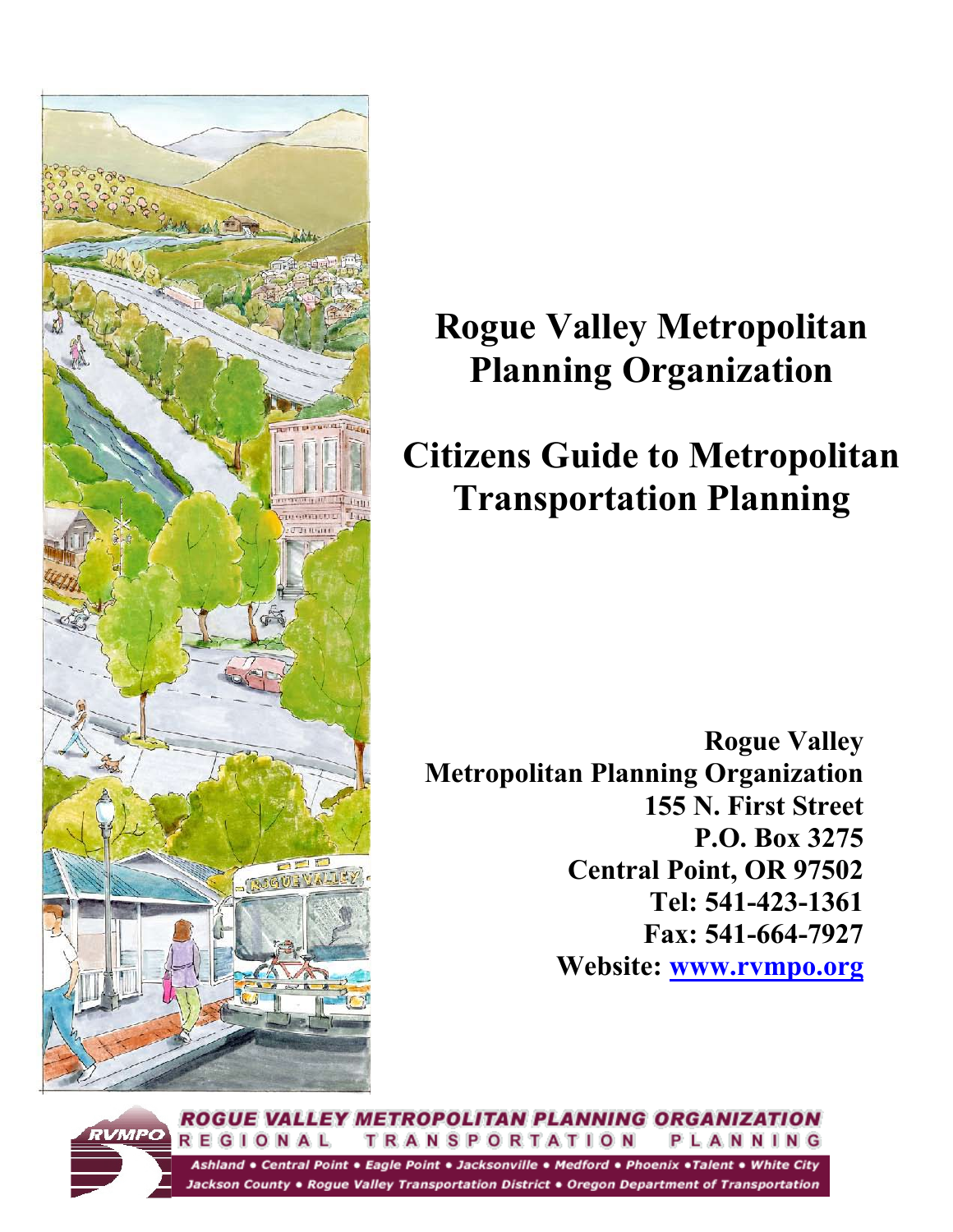# **TABLE OF CONTENTS**

| 1.1                                                         |    |  |  |  |
|-------------------------------------------------------------|----|--|--|--|
| SECTION 2: WHAT DOES MULTI-MODAL TRANSPORTATION MEAN TO THE |    |  |  |  |
|                                                             |    |  |  |  |
|                                                             |    |  |  |  |
|                                                             |    |  |  |  |
|                                                             |    |  |  |  |
|                                                             |    |  |  |  |
|                                                             |    |  |  |  |
| 3.1                                                         |    |  |  |  |
| 3.2                                                         |    |  |  |  |
| 3.3                                                         |    |  |  |  |
| 3.4<br>3.5                                                  |    |  |  |  |
| 3.6                                                         |    |  |  |  |
| 3.7                                                         |    |  |  |  |
| 3.8                                                         |    |  |  |  |
|                                                             |    |  |  |  |
| 4.1                                                         |    |  |  |  |
| 4.2                                                         |    |  |  |  |
| 4.3                                                         |    |  |  |  |
|                                                             |    |  |  |  |
| 5.1                                                         |    |  |  |  |
| 5.2                                                         |    |  |  |  |
| 5.3                                                         |    |  |  |  |
| 5.4                                                         |    |  |  |  |
|                                                             | 20 |  |  |  |
| 6.1                                                         |    |  |  |  |
| 6.2                                                         |    |  |  |  |
| 6.3                                                         |    |  |  |  |
|                                                             |    |  |  |  |
|                                                             |    |  |  |  |
| 7.1                                                         |    |  |  |  |
| 7.2                                                         |    |  |  |  |
|                                                             |    |  |  |  |
| 8.1                                                         |    |  |  |  |
| 8.2                                                         |    |  |  |  |
| 8.3                                                         |    |  |  |  |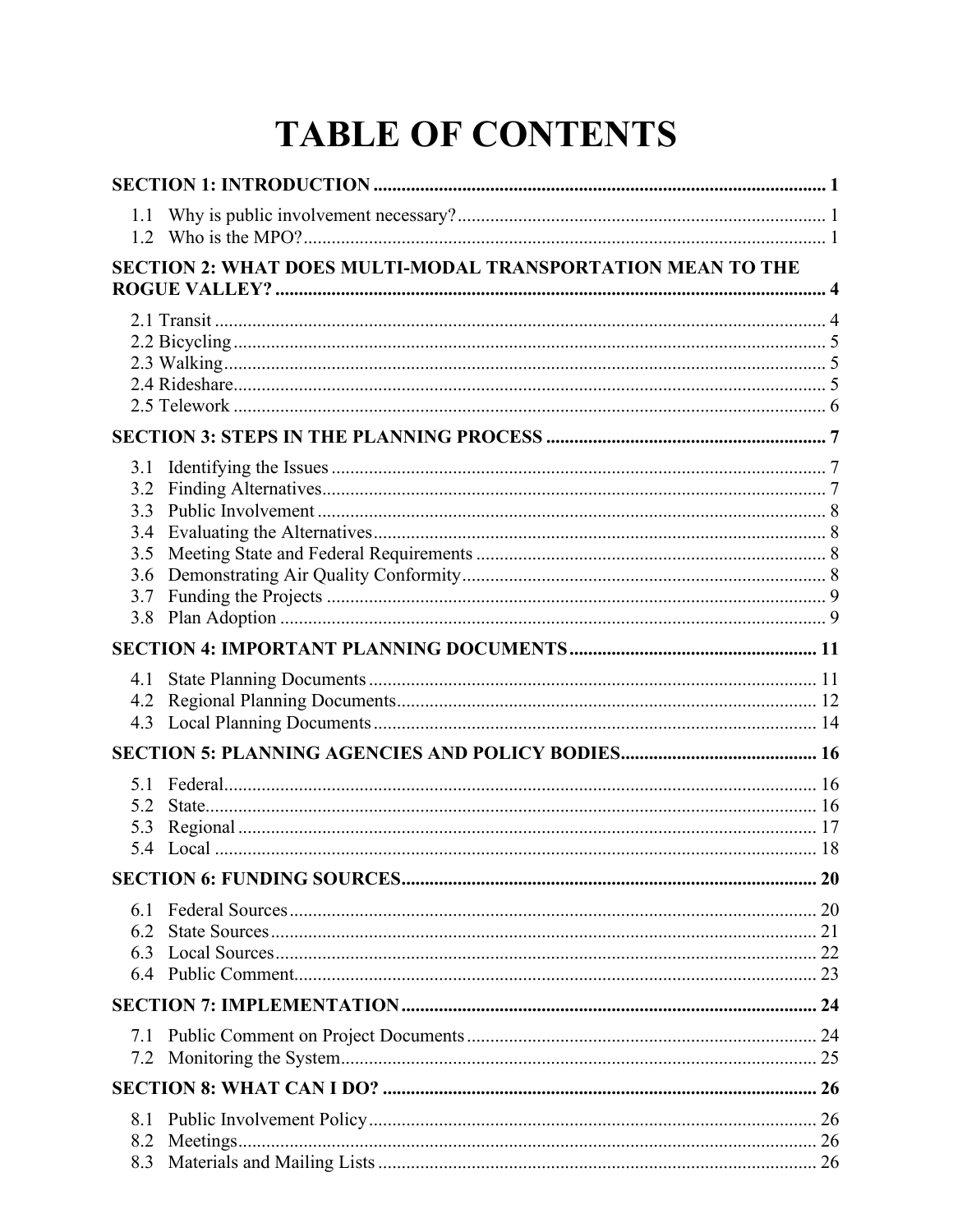# **LIST OF FIGURES**

# **LIST OF APPENDICES**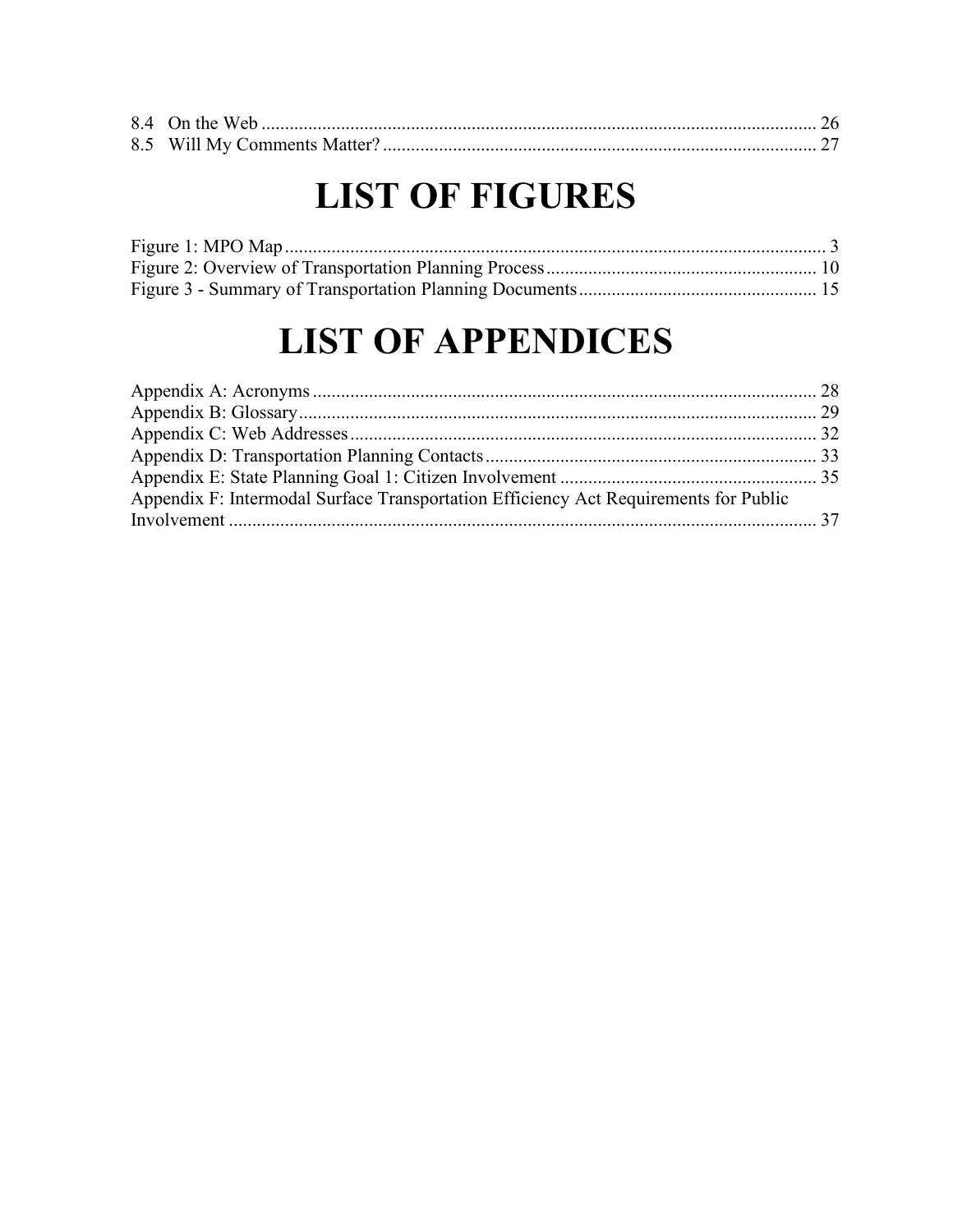# **SECTION 1: INTRODUCTION**



This document provides an overview of the regional transportation planning process in order to improve citizen awareness and promote citizen involvement. There are a variety of opportunities for public involvement during the various phases of planning, including citizen committees, public meetings, public hearings, workshops, and public information programs.

## **1.1 Why is public involvement necessary?**

Transportation affects all citizens. Impacts such as transportation efficiency, air quality, property value, and aesthetics are important to all residents. Participation lets the public make its needs known, and promotes a working relationship between citizens and planners. The result is a transportation system that better serves the community.

In addition, federal regulations require public involvement procedures. Public involvement remains a hallmark under Moving Ahead for Progress in the 21<sup>st</sup> Century (MAP-21).

## **1.2 Who is the MPO?**

The Federal Transportation Act requires each urbanized area of 50,000 or more to set up a Metropolitan Planning Organization (MPO), in order to assure a continuing, comprehensive, and cooperative transportation planning process. According to Oregon administrative rules, the Metropolitan Planning Organization is "the organization designated by the Governor to coordinate transportation planning in an urbanized area of the state." This includes developing the area's long-range transportation plan, the Rogue Valley Metropolitan Planning Organization (RVMPO) Regional Transportation Plan (RTP), which addresses the region's projects, programs, and policies for at least a 20-year period. It also includes maintaining the Metropolitan Transportation Improvement Program (MTIP), which is a short-range document listing transportation projects scheduled for construction in the near term.

With an estimated population of 170,000, the RVMPO covers the urbanized area of Jackson County, including the cities of Ashland, Talent, Phoenix, Jacksonville, Medford, Central Point, White City, and Eagle Point. Rogue Valley Council of Governments (RVCOG) serves as the MPO for the Rogue Valley area. The MPO Policy committee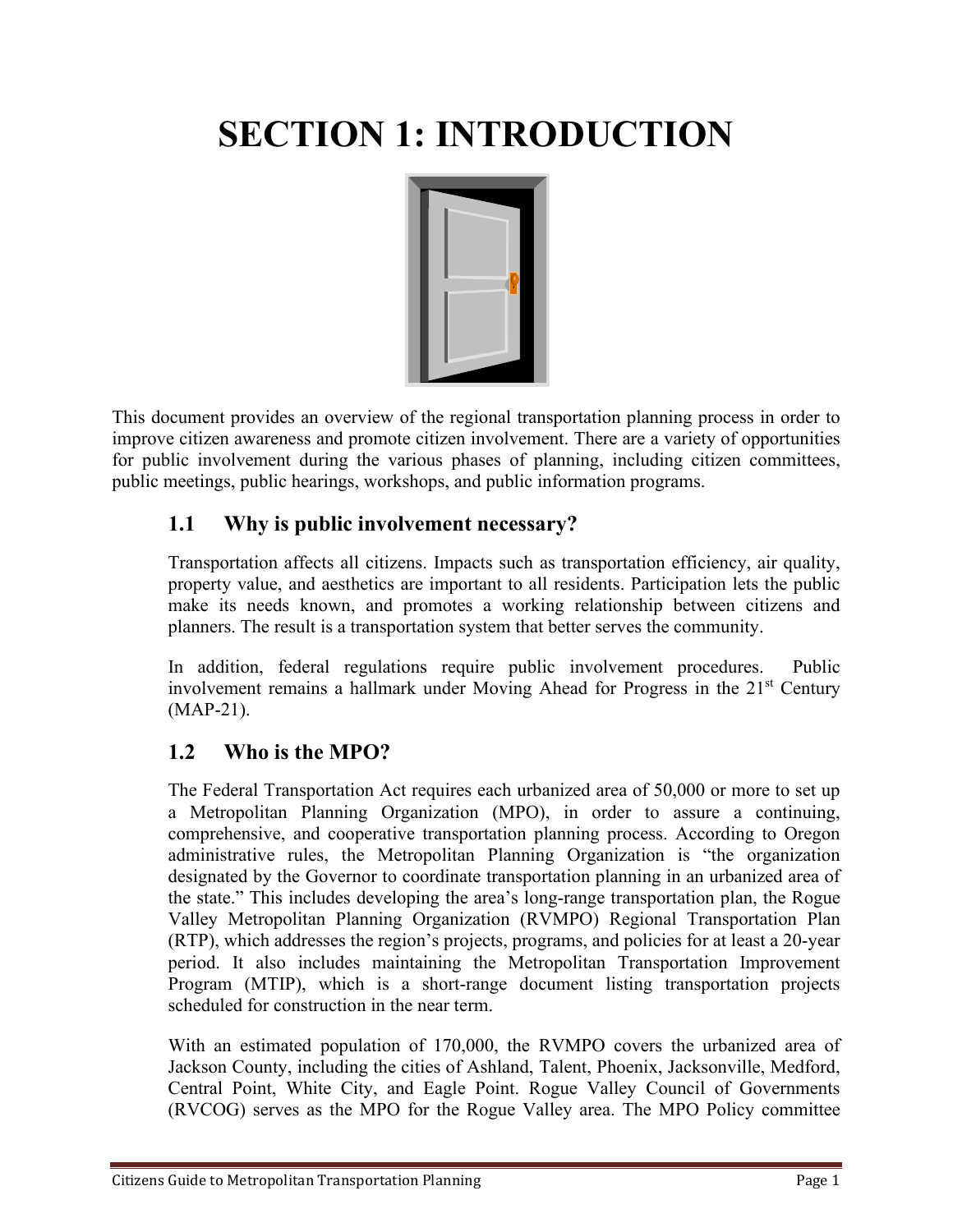consists of elected and appointed officials from Ashland, Talent, Phoenix, Jacksonville, Medford, Central Point, Eagle Point, Rogue Valley Transportation District (RVTD), Jackson County, and the Oregon Department of Transportation (ODOT).

## **Summary: MPO Requirements**

Federal and state transportation planning responsibilities for the RVMPO summarized as follows:

- Develop and maintain a long-range Regional Transportation Plan (RTP) and short-range Transportation Improvement Program (TIP) consistent with state and federal planning requirements.
- Perform regional air quality conformity analyses and create an air quality conformity determination for carbon monoxide (CO) and particulate matter (PM10) demonstrating that both the RTP and TIP are in conformity with the State Implementation Plans (SIPs) for these pollutants.
- Develop and maintain a Public Participation Plan to guide development of all RVMPO projects, plans and programs.
- Review specific transportation and development proposals for consistency with the RTP.
- Coordinate transportation decisions among local jurisdictions, state agencies, and area transit operators.
- Develop an annual work program the show how metropolitan planning requirements are being meet and funded.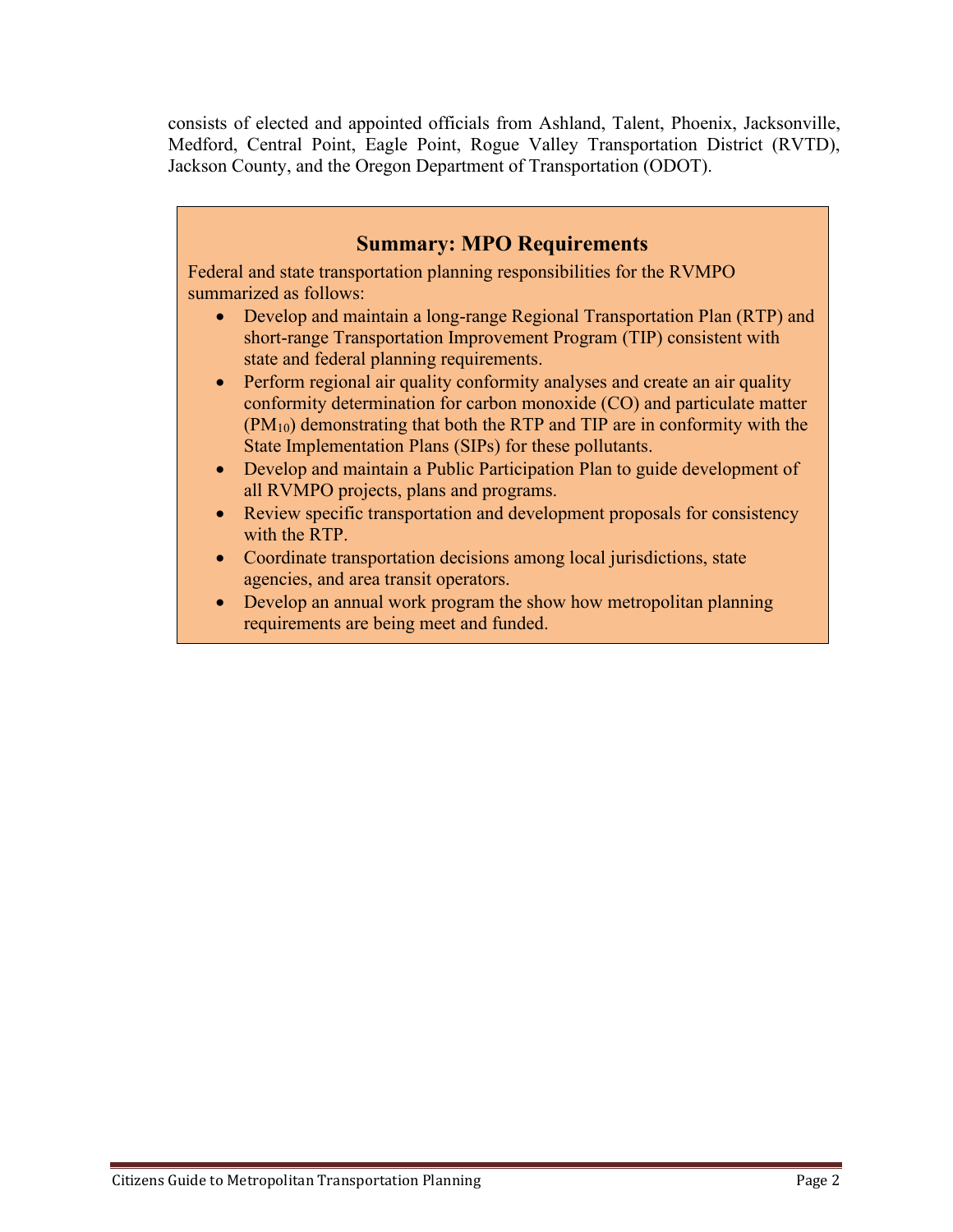**Figure 1: MPO Map**

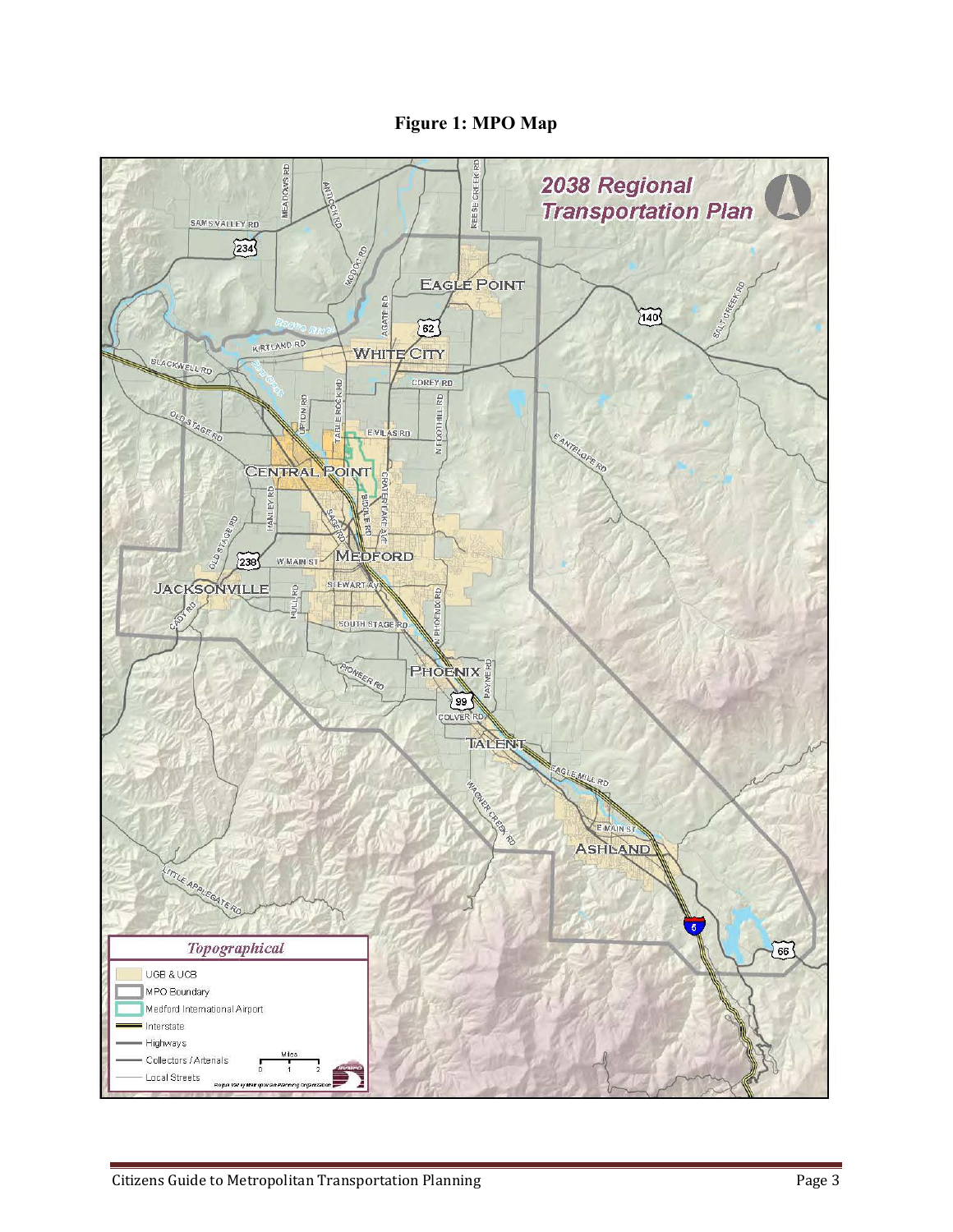# **SECTION 2: WHAT DOES MULTI-MODAL TRANSPORTATION MEAN TO THE ROGUE VALLEY?**



Emphasis on alternative transportation has increased for a number of reasons. Air quality and congestion have become increasing concerns with the growth of auto travel. State and federal regulations require more planning for alternative modes in response to these problems. The Oregon Transportation Planning Rule (TPR) calls for a significant reduction in the number of vehicle miles traveled (VMT)) per capita and a reduced reliance on the single occupant vehicle. There has been a resurgence of interest in active transportation (walking and biking) for health and pleasure, as well. This section provides a brief discussion of alternative transportation options in the region.

## **2.1 Transit**

Transit is a significant component of multi-modal transportation and of the region's goals to reduce congestion and improve air quality. An effective transit system consists of accessible transit stops, and passenger amenities such as shelters, benches, and route information.

Rogue Valley Transportation District (RVTD) is the public transit provider for the MPO. RVTD provides fixed route services in Ashland, Talent, Phoenix, Medford, White City, Central Point, and Jacksonville. RVTD Valley Lift services provide rides for persons unable to use the fixed route service due to a disability, as required under the Americans with Disabilities Act (ADA).

RVTD offers significant transit discounts to employers through its group bus pass program. Oregon's Business Energy Tax Credit is available to help offset the costs of group bus passes. Contact RVTD for more information about group bus pass programs and the Business Energy Tax Credit: [http://www.rvtd.org/employers.php.](http://www.rvtd.org/employers.php)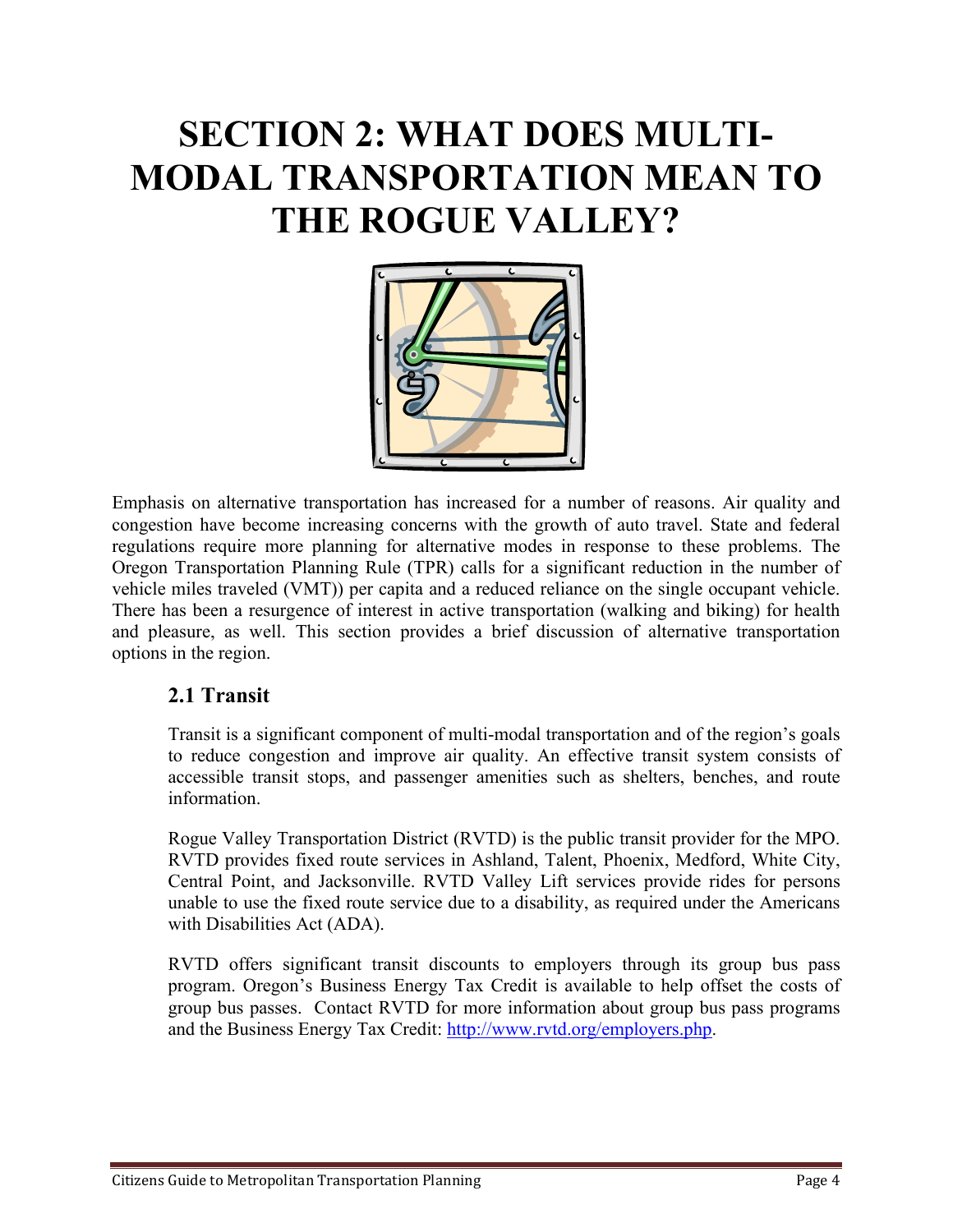## **2.2 Bicycling**

Bicycling is an enjoyable and healthful mode of transportation provided safe facilities exist to allow for bicycle transportation. All of the RVMPO member jurisdictions are working to improve their bicycle network and provide bicycle amenities. Important amenities for cyclists include bicycle parking and access to other modes of transportation, such as transit. Currently RVTD has bike racks located on the front of all fixed route vehicles. The racks hold two bicycles at a time and are available to the user free of charge. Bike lockers are available at RVTD's Front Street Station in Medford.

Oregon Department of Transportation (ODOT) produces a [Bicyclist Manual w](http://www.oregon.gov/ODOT/HWY/BIKEPED/pages/index.aspx)ith safety guidelines and contact information for obtaining state and local bike maps. The Bicyclist Manual is available at the DMV, from RVTD or on the [ODOT website.](http://www.oregon.gov/ODOT/HWY/BIKEPED/pages/index.aspx) Jackson County sells [Jackson County bicycle maps.](http://www.co.jackson.or.us/page.asp?navid=3038)

Area cycling resources include the [Jackson County Bicycle Advisory Committee,](http://www.co.jackson.or.us/CCBIndex.asp?CCBID=16) the [Medford Bicycle and Pedestrian Advisory Committee,](http://www.ci.medford.or.us/CCBIndex.asp?CCBID=36) [Ashland Transportation](http://www.ashland.or.us/CCBIndex.asp?CCBID=225)  [Commission,](http://www.ashland.or.us/CCBIndex.asp?CCBID=225) and [Siskiyou Velo,](http://www.siskiyouvelo.org/) an area racing and touring club.

RVTD's [Way to Go](http://www.rvtd.org/way_to_go_program.php) program provides bicycle education and/or alternate modes education to interested area schools and the public. Contact RVTD for more information on education programs.

## **2.3 Walking**

Walking is an effective mode of transportation for short trips. Like bicycling, walking also depends on the provision of safe facilities. RVMPO member jurisdictions are all working to provide an improved pedestrian environment through the provision of sidewalks, trails, crosswalks, street lighting, landscaping, and mixed land use. Mixed land use encourages walking by allowing small businesses to locate close enough to homes that people can reach them on foot in a reasonable amount of time and without having to navigate hazardously busy streets to reach them. Improved pedestrian facilities also serve to encourage the use of the transit system, since the ability to walk safely to and from transit stops is vital to a user-friendly transit system. RVTD sells pedestrian reflectors that greatly increase pedestrian safety in the dark.

## **2.4 Rideshare**

Sharing rides reduces the number of vehicles using the road, thereby reducing congestion. Some area employers may offer incentives for employees who share rides or use other alternative transportation to get to work. RVTD operates the [Way to Go](http://www.rvtd.org/way_to_go_program.php) program, which helps drivers locate other drivers with similar transportation needs.

RVTD can assist with the formation and promotion of vanpools. In some cases, RVTD may be able to help subsidize vanpool costs. Contact **RVTD** for more information about vanpools and carpools.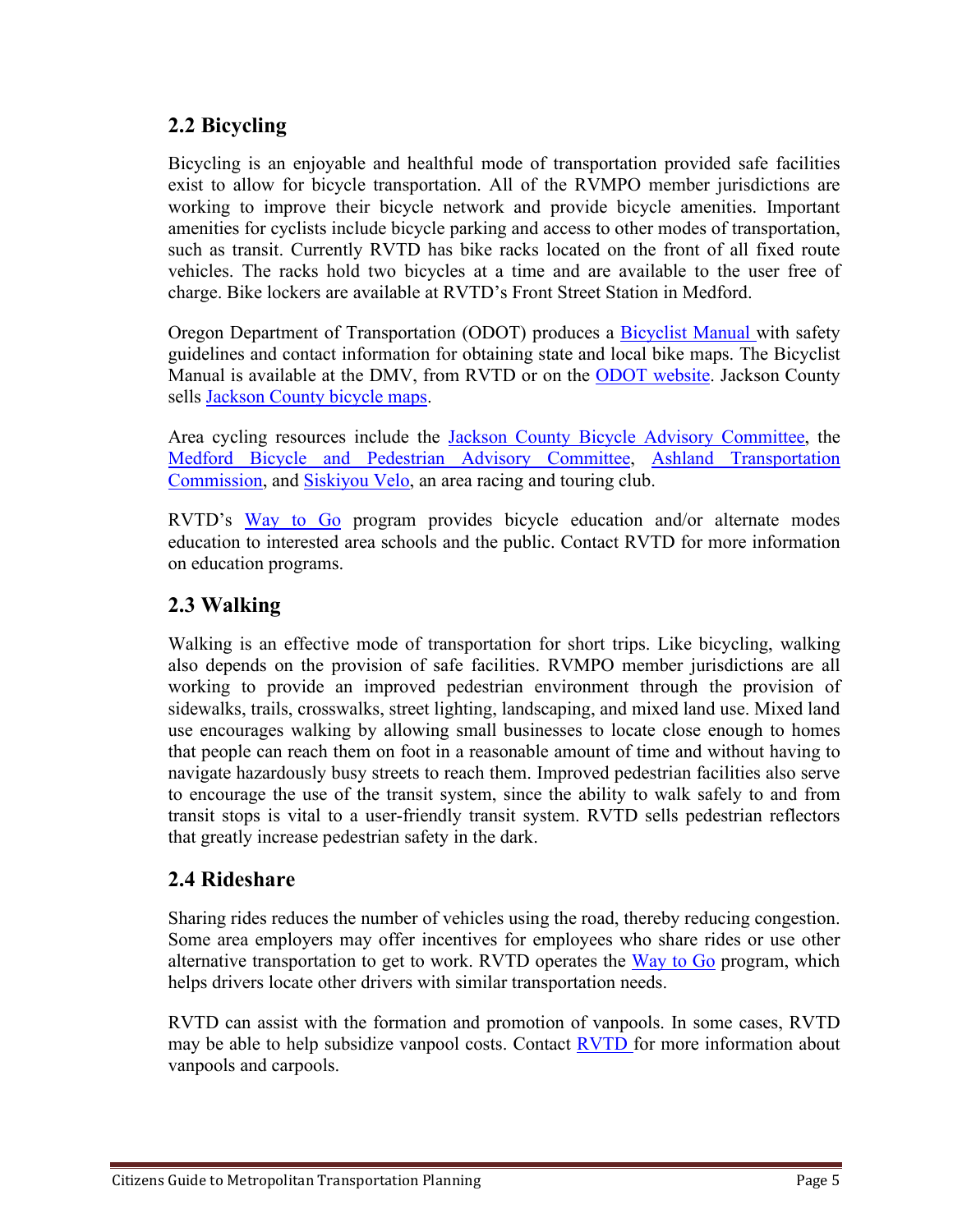## **2.5 Telework**

Personal transportation is usually thought of in terms of physically moving people, but if you think of transportation as "bringing people to environments" or as "providing access" then one can think of telework, teleshopping, and distance learning as transportation. There is no doubt that information based activities can replace automobile trips.

The attractiveness of telework and other information based transportation replacements will increase over time as the technology improves and as higher bandwidth Internet connections become more available and less costly.

RVTD offers telework assistance and may be able to help your future telework project to qualify for the Business Energy Tax Credit. Contact [RVTD](http://www.rvtd.org/way_to_go_program.php) for additional information.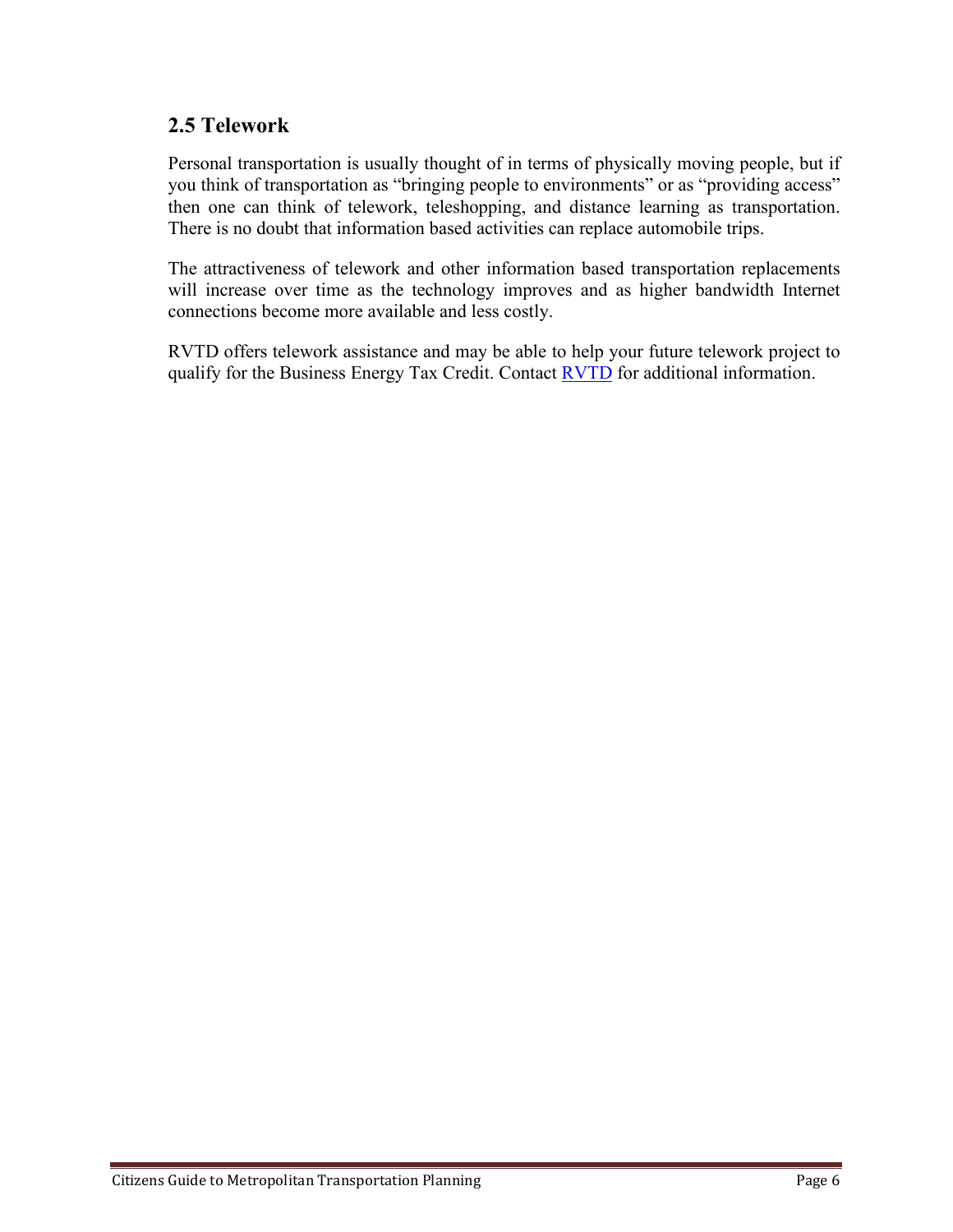## **SECTION 3: STEPS IN THE PLANNING PROCESS**



The main planning document for the region is the Rogue Valley Metropolitan Planning Organization (RVMPO) Regional Transportation Plan (RTP). The RTP is a multi-modal transportation plan designed to meet the anticipated 25-year transportation needs within the Rogue Valley Metropolitan Planning Organization (RVMPO) planning area boundary. The RTP is required to ensure that the area remains eligible to receive state and federal transportation funding. The federal and state rules requiring completion and adoption of the plan include the federal transportation act Moving Ahead for Progress in the  $21<sup>st</sup>$  Century (MAP-21), the U.S. Clean Air Act amendments of 1990, and Oregon's Transportation Planning Rule (TPR). The RTP serves as the regional transportation system plan required by the TPR.

## **3.1 Developing the RTP**

Metropolitan transportation planning is the process of examining travel and transportation issues and needs in metropolitan areas. It includes a demographic analysis of the community in question, as well as an examination of travel patterns and trends. The planning process includes an analysis of alternatives to meet projected future demands, and for providing a safe and efficient transportation system that meets mobility while not creating adverse impacts to the environment. In metropolitan areas over 50,000 in population, the responsibility for transportation planning lies with designated Metropolitan Planning Organizations (MPO).

## **3.2 Transportation Opportunities**

The plan looks at different types of transportation opportunities that are available and potentially beneficial, and considers how these various elements could fit together to foster a coordinated system, improving system management and operation. The RTP serves as a guide for the management of existing transportation facilities and for the design and implementation of future transportation facilities through the 25-year planning horizon. The plan provides the framework and foundation for the region's transportation future. Policies and project descriptions included in the RTP enable agencies and the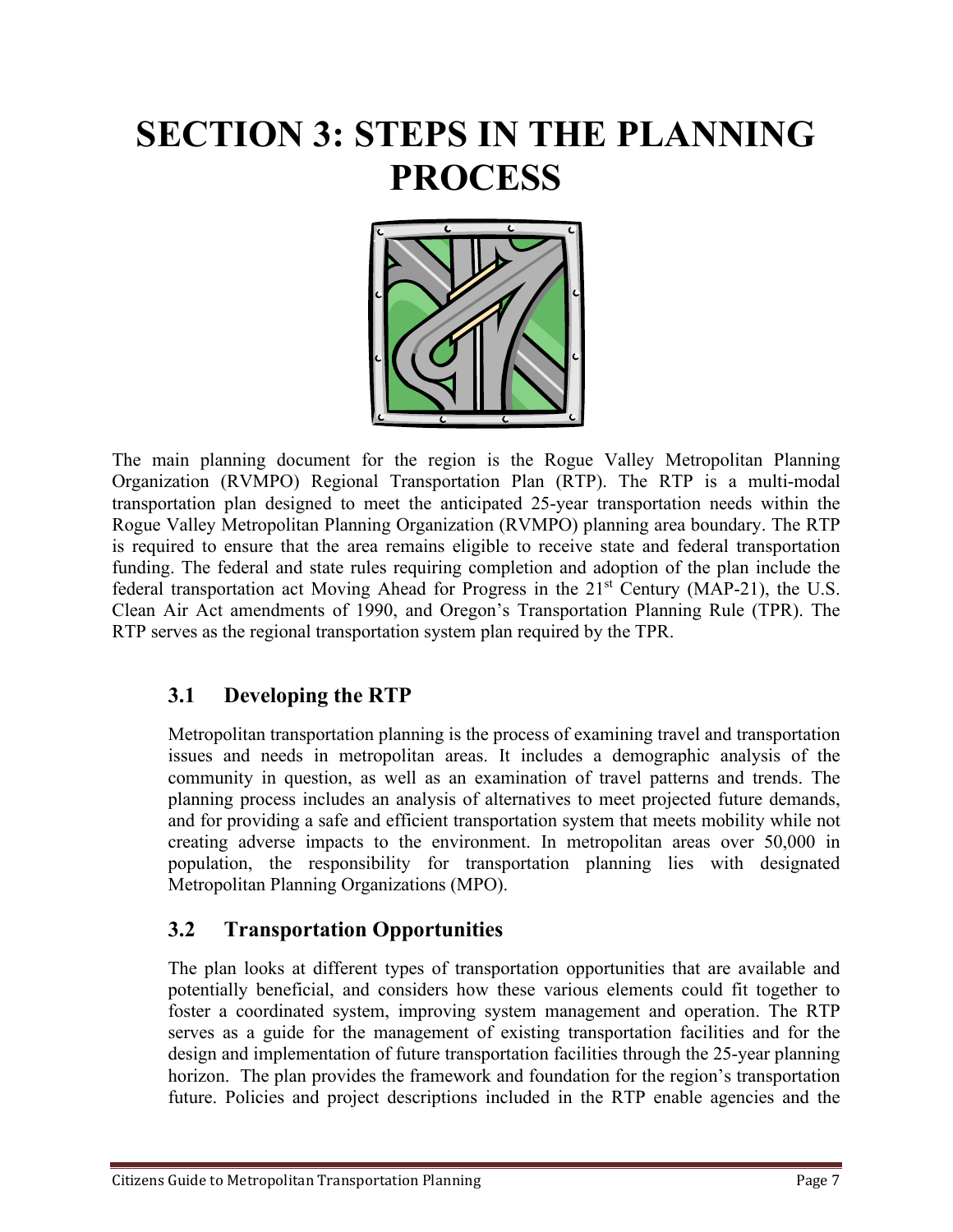public to understand and track projects needed over the next 25 years.

## **3.3 Public Involvement**

Public participation for updates to the RTP begins nearly a year before adoption with advertisements, public notices and workshops. All materials including drafts and staff memos are available on the RVMPO website. The RVMPO Policy Committee encourages the pubic to comment on updates to the plan.

## **3.4 Evaluating the Alternatives**

The evaluation of alternatives is based on criteria that are developed based on the RV RTP goals and objectives. The evaluation criteria in the RV RTP are as follows:

- 1. Reduce reliance on the single-occupant automobile
- 2. Provide access to alternative modes of transportation
- 3. Consider the impact on neighborhoods and local business communities
- 4. Improve efficient utilization of existing transportation infrastructure
- 5. Provide environmentally sensitive transportation

## **3.5 Meeting State and Federal Requirements**

The updated version of RV RTP must contain certain elements necessary as part of several state and federal requirements. Direction on the elements required for the plan come primarily from The Federal Transportation Equity Act for the 21st Century (TEA-21) and the State Transportation Planning Rule (TPR). TEA-21 places increased emphasis on integrated planning, intermodal transportation, safety, and public participation. The TPR was designed to implement Oregon's Land Use Planning Goal 12, Transportation, which is "to provide and encourage a safe, convenient, and economic transportation system." The TPR places strong emphasis on considering all modes of transportation, protecting communities and the natural environment, and integrating transportation planning with land use planning. The plan is also impacted by several other pieces of legislation including, the Federal Clean Air Act Amendments (CAAA); and, the Americans with Disabilities Act (ADA).

## **3.6 Demonstrating Air Quality Conformity**

The Clean Air Act and its amendments set National Ambient Air Quality Standards (NAAQS) that established allowable concentrations and exposure limits for pollutants. Geographic areas throughout the U.S. are categorized as being either in attainment, meaning the area meets or exceeds the standards, or in non-attainment, meaning the area does not meet the standards for a particular pollutant. An area may be an attainment area for one pollutant and a non-attainment area for another pollutant.

The Rogue Valley has been designated as a non-attainment area for two pollutants: carbon monoxide (CO) and particulate matter less than 10 microns in diameter (PM $_{10}$ ).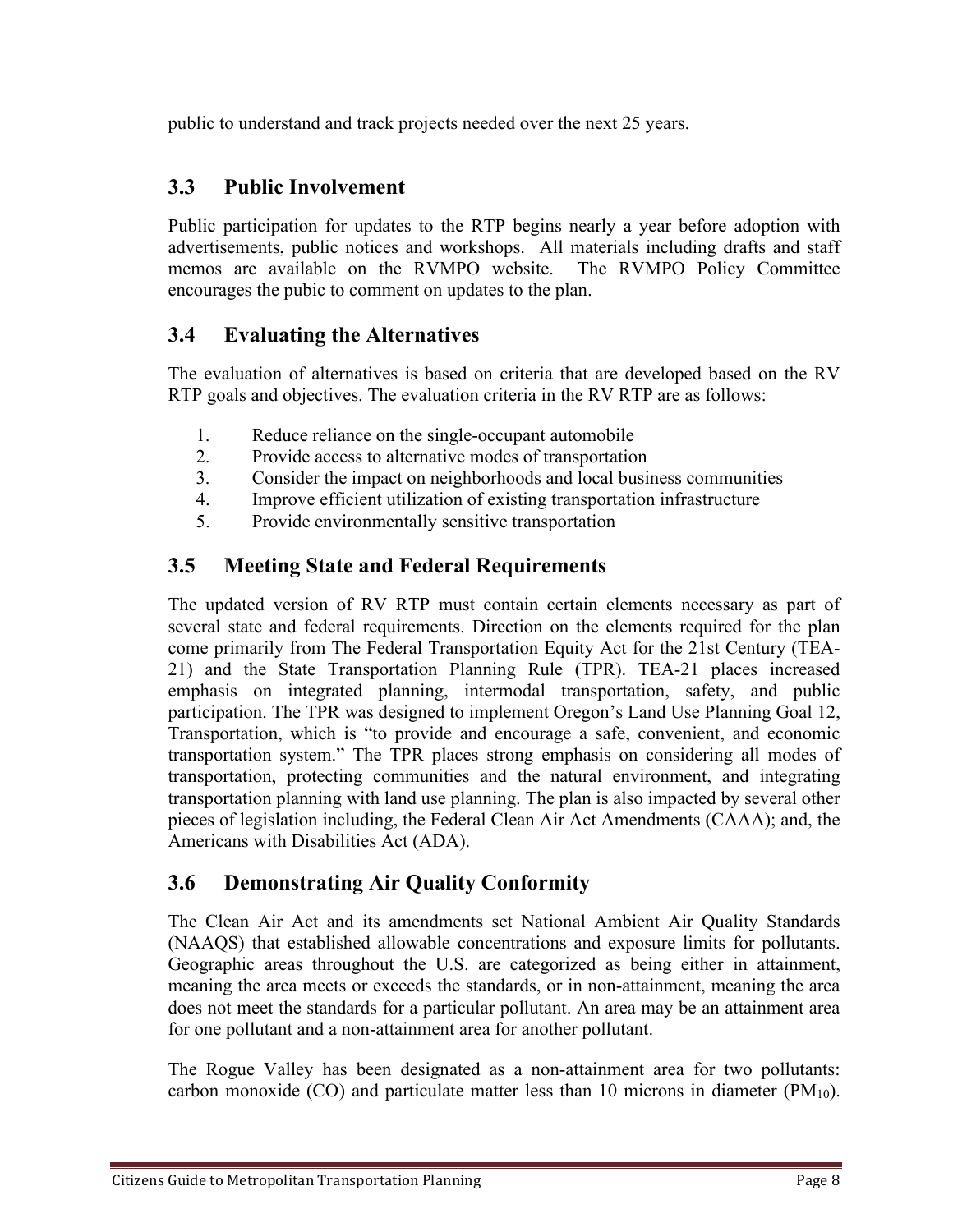Federal rules require completion of an air quality conformity determination as part of the RV RTP and MTIP approval process, which must demonstrate that the plans do not include projects that will degrade the region's air quality. In metropolitan areas, the policy board of each MPO must formally make a conformity determination on its transportation plan and MTIP prior to submitting them to the U.S. Department of Transportation (US DOT) for an independent review and conformity determination. Conformity determinations for projects outside of these boundaries are the responsibility of the U.S. DOT and the project sponsor, which usually is the State Department of Transportation (ODOT). All regionally significant projects require individual analysis, which must demonstrate conformity on a project-by-project basis prior to construction.

## **3.7 Funding the Projects**

Financial planning is an important part of the planning process. Once needs are identified they must be prioritized according to available funding. This prioritization process results in the Metropolitan Transportation Improvement Program (MTIP), which is the document that tells which of the identified projects can be funded and built in the near future. The MTIP is required to be fiscally restrained, meaning it can only include projects for which can realistically be expected to receive funding. The MTIP may be amended to add projects as new funding becomes available, and must be amended to remove projects if funding ceases to be available

## **3.8 Plan Adoption**

In air quality non-attainment areas, the RTP is required to be updated every three years. Rogue Valley RTP will undergo an extensive plan adoption process where the public will have several opportunities to comment. There will be public hearings before the Central Point, Medford, Phoenix, and Rogue Valley Transportation District (RVTD) Boards and Jackson County Planning Commissions and the Jackson County Roads Advisory Committee. These advisory bodies will make recommendations to their elected officials. After all the local agencies approve the updated RTP, the MPO will ratify it.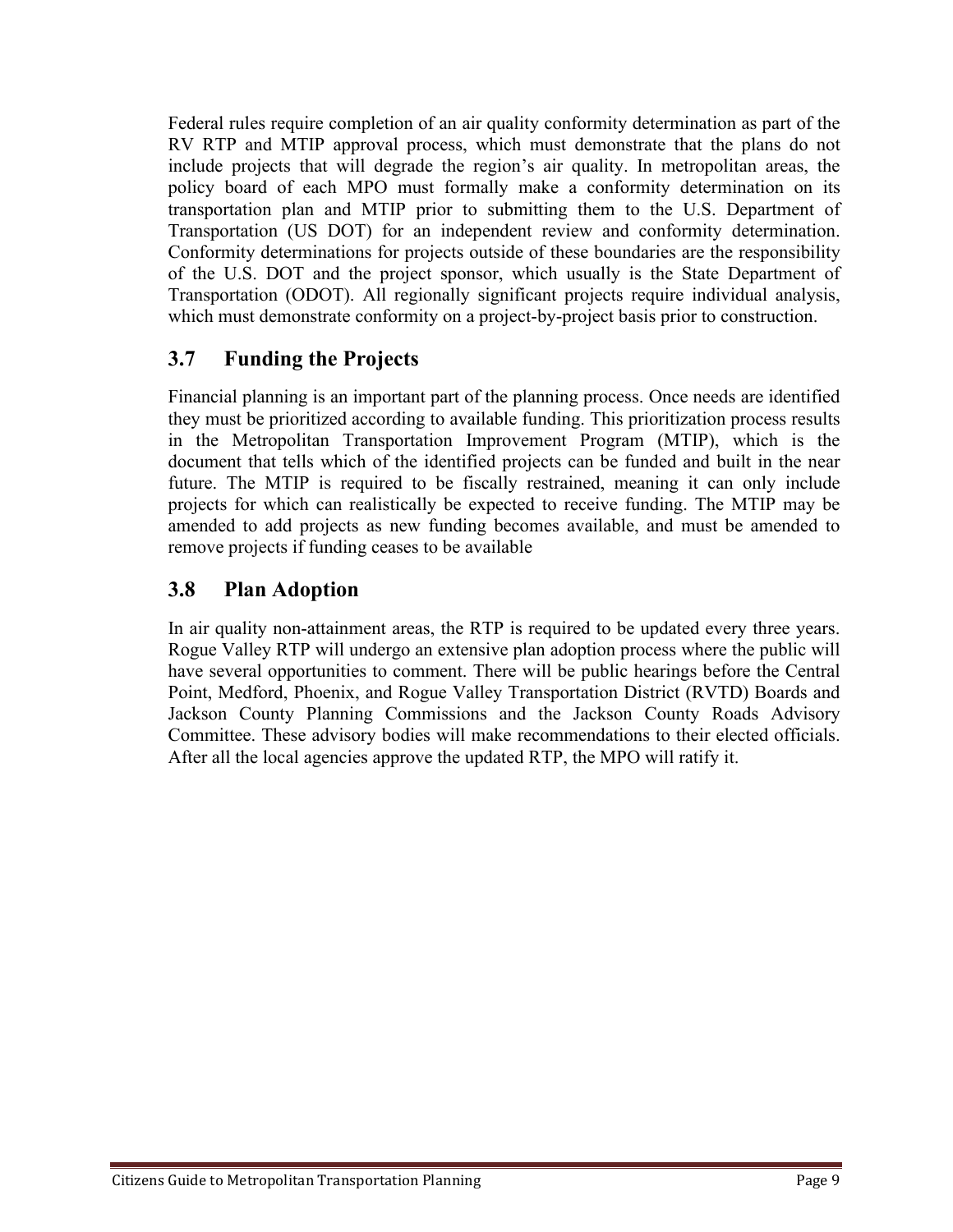

**Figure 2: Overview of Transportation Planning Process**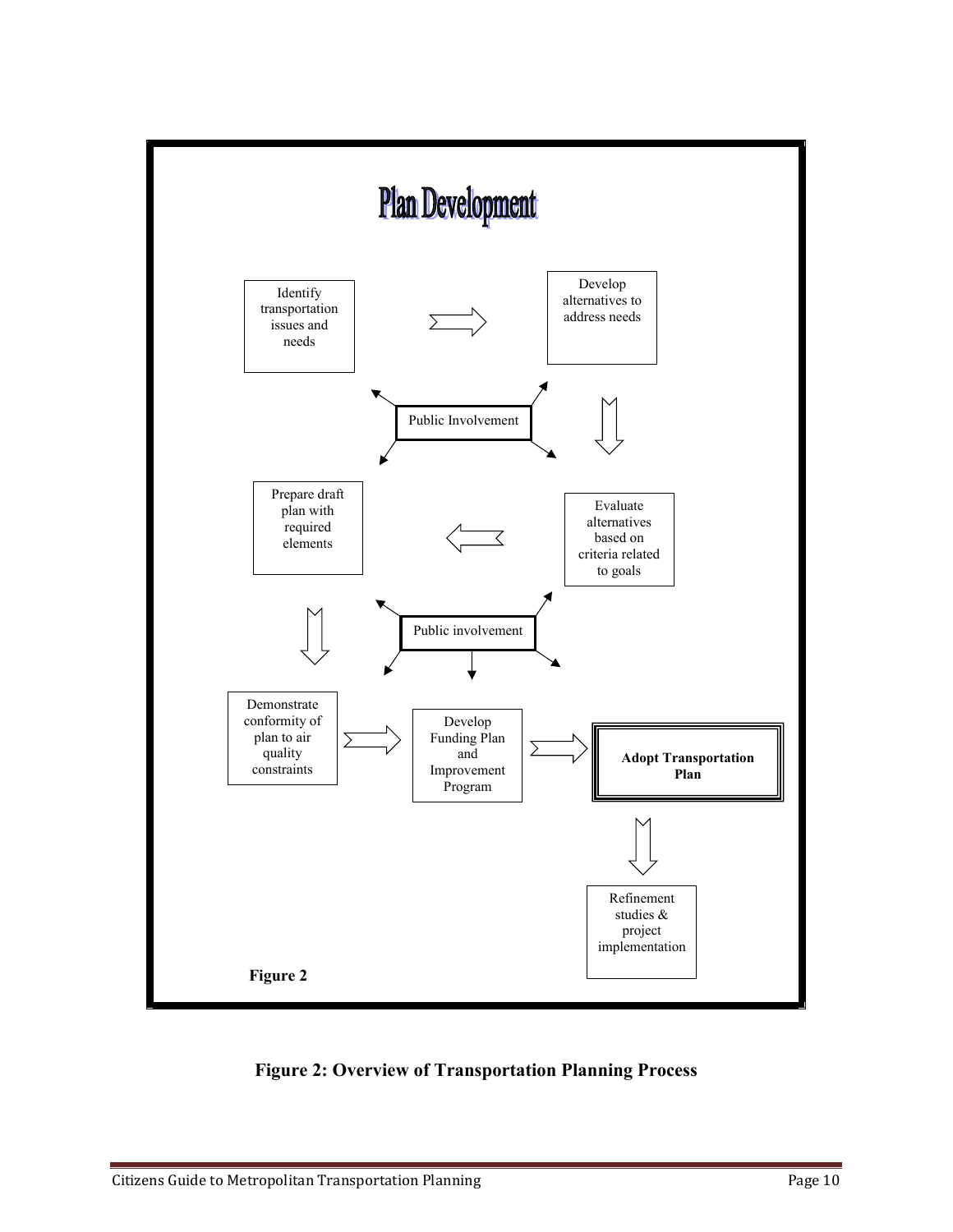# **SECTION 4: IMPORTANT PLANNING DOCUMENTS**



This section of the Citizen's Guide is intended to provide a brief overview of some of the documents created in the transportation planning process. The Rogue Valley Transportation Plan, The Metropolitan Transportation Improvement Plan, and the Unified Planning Work Program are available through Rogue Valley Council of Governments. Other documents should be available through the implementing agency. See Appendix D for contact information.

### **4.1 State Planning Documents**

#### **Oregon Transportation Plan (OTP)**

This is the long-range planning document for the State of Oregon. Yearly progress reports on the OTP can be viewed on the Oregon Department of Transportation (ODOT) web page. Other elements of the OTP are the Oregon Highway Plan, the Oregon Public Transportation Plan and the Oregon Bicycle and Pedestrian Plan. (See Appendix C for helpful web addresses.)

#### **State Implementation Plan (SIP)**

State Implementation Plans are a collection of regulations that explain how a State will clean up polluted areas under the Clean Air Act. Members of the public are given opportunities to participate in the review and approval of state implementation plans. The Clean Air Act requires that Environmental Protection Agency (EPA) approve each state's SIP. More information on the Oregon SIP can be found on the EPA Region 10 website. (See Appendix C)

#### **Statewide Transportation Improvement Program (STIP)**

The STIP is a project prioritization and scheduling document, meaning it lists the planned transportation projects for the entire state. The STIP covers a four-year construction period but is updated every two years. ODOT develops the STIP in cooperation with regional planning efforts. The MPO Policy Committee sets priorities for projects within the MPO boundaries, and projects in the MTIP must be included in the STIP. RVACT prioritizes projects that are outside the MPO boundaries. ODOT uses these priorities to help determine which projects to fund and also considers other criteria, such as projects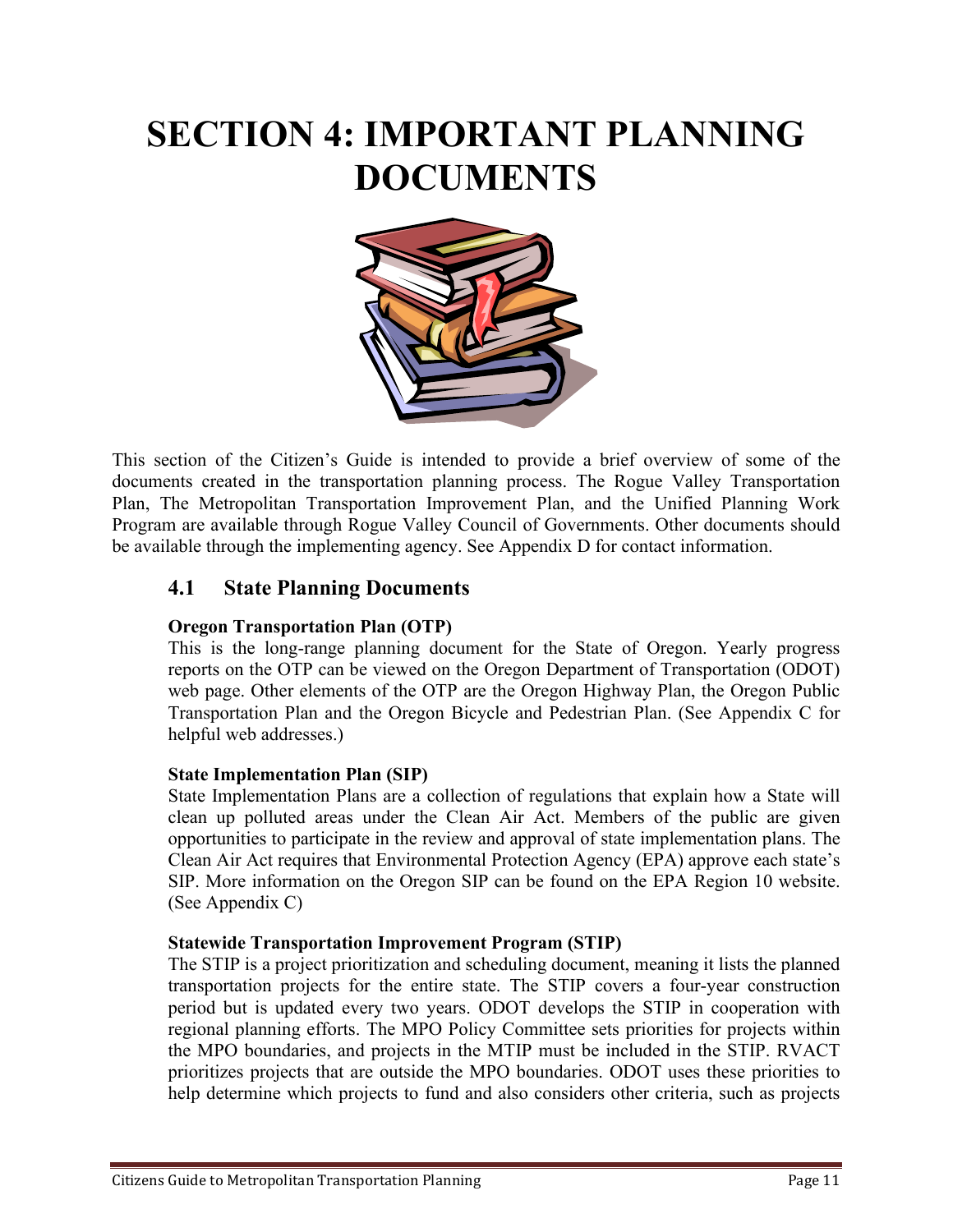that improve air quality, maximize the use of the existing system, improve safety, include a significant local match of funding or have statewide significance. ODOT consults with individual jurisdictions regarding projects within their boundaries. A meeting is held in the Rogue Valley area to provide information and gather public comment before adoption of the STIP by the Oregon Transportation Commission (OTC).

## **4.2 Regional Planning Documents**

### **Americans with Disabilities Act Paratransit Plan**

The Americans with Disabilities Act of 1990 prohibits discrimination against persons with disabilities in employment, public accommodation, and transportation. Public entities providing fixed-route transit service are required to prepare and submit a Complementary Paratransit Plan to FTA that describes how transit needs will be met for person prevented from utilizing fixed-route service due to a disability.

Rogue Valley Transportation District (RVTD) developed the completed version of the Plan in 1996, which was approved by the FTA. The FTA reviews the plan every three years.

#### **Metropolitan Transportation Improvement Program (MTIP)**

Federal legislation requires that the MPO, in cooperation with the State and transit operators, develop an MTIP, which is a listing of transportation improvements scheduled in the Rogue Valley metropolitan planning area. The MTIP is a short-term programming document covering at least three years and it must be updated at least every two years. The MTIP includes the list of priority projects to be carried out in each of the three years, and the projects must be consistent with the long-range transportation plan (RV RTP). The MTIP is financially constrained by year and includes a financial plan showing which projects can be implemented using current revenue sources and which projects are to be implemented using proposed revenue sources. Adoption or amendment of the MTIP requires a 30-day public comment period. Public Involvement Procedures for the MPO are covered in the "Public Involvement Plan for the Rogue Valley Metropolitan Planning Organization, available at the MPO office. (See Appendix D)

#### **Rogue Valley Regional Transportation Plan (RV RTP)**

The RV RTP is designed to serve as the Rogue Valley metropolitan area's long-range transportation plan. The RV RTP must cover at least a 20-year period, and it must addresses the principle modes of transportation used for travel within the metropolitan area, including autos, public transit, bicycles and walking. The Plan contains projects and policies to guide development of the area's freeway, arterial and significant collector systems. The long-range plan needs to include both short-term and long-term actions to develop and maintain an integrated, intermodal transportation system that is accessible and efficiently moves people and goods.

The Rogue Valley is a growing region, and population is expected to continue to increase. In addition, air quality problems continue to pose transportation planning challenges for the region. Any long-range plan must consider these issues in order to be effective. The stated goals of the RTP are as follows: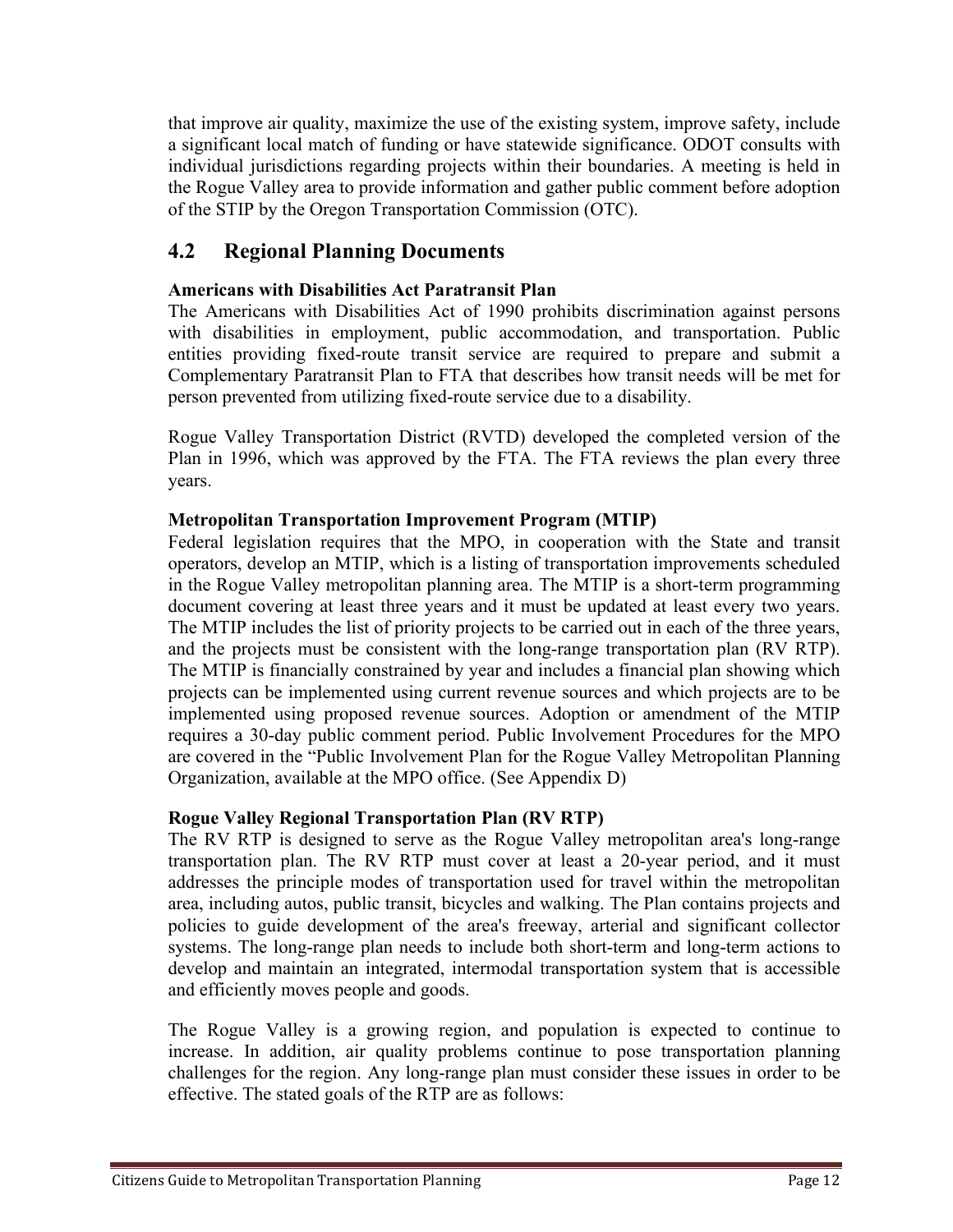

## **Unified Planning Work Program**

Federal transportation planning regulations require the annual development of a Unified Planning Work Program (UPWP) that describes the transportation planning tasks undertaken in the metropolitan area. The UPWP lists work activities of the Rogue Valley Council of Governments (RVCOG), Rogue Valley Transportation District (RVTD), and the Oregon Department of Transportation (ODOT). The UPWP forms the basis on which RVCOG, RVTD, and ODOT receive transportation planning grants.

### **Rogue Valley Transportation District's (RVTD) Ten-Year Community Transportation Plan (CTP) for the Rogue Valley Region (1996-2006)**

The RVTD CTP is an internal resource document as well as an external document distributed to interested members of the public and local public agencies. Included in the CTP is information on RVTD's organization and history, strategic goals, historic performance, ridership and revenue projections, service plans, fare structure and policy, and budgets.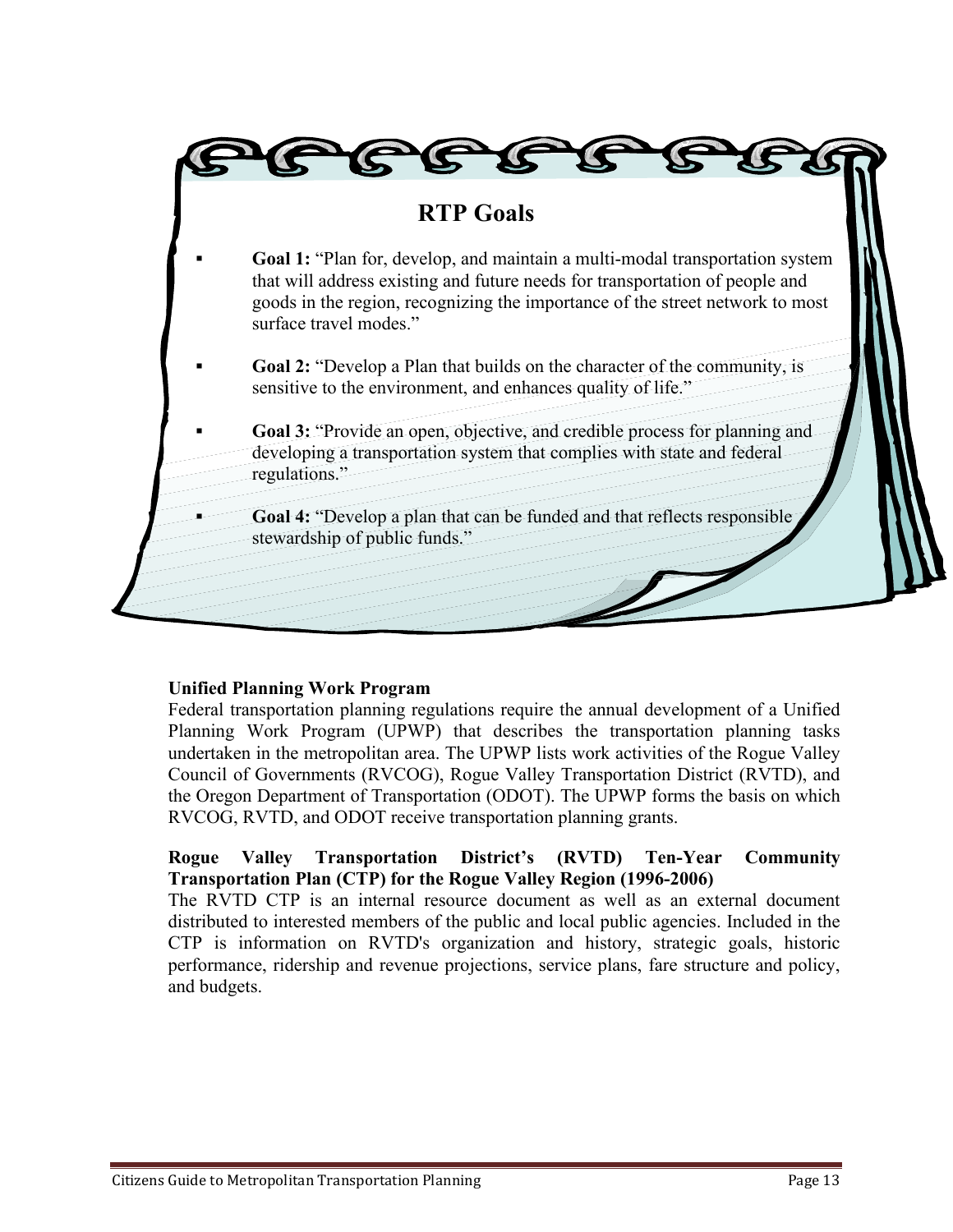### **4.3 Local Planning Documents**

#### **Capital Improvement Program (CIP)**

The cities of Central Point, Medford, Phoenix, Jackson County, and Rogue Valley Transportation District prepare CIPs. The projects in the CIPs are selected from a long list of capital needs. Part of the development includes identifying specific funding sources for all the projects. CIPs are typically programmed for several years.

Central Point, Medford, Phoenix, Jackson County, and RVTD develop multi-year CIPs to guide the funding of land acquisition, construction of facilities and maintenance. CIPs are updated annually, and public hearings are held by the local agencies where citizens may comment them. The transportation related CIP projects are included in the Rogue Valley Area Metropolitan Transportation Improvement Program (MTIP).

#### **Transportation System Plans (TSP)**

The Oregon Transportation Planning Rule (TPR) requires that cities and counties develop local transportation plans. The rule states, "Local TSPs shall establish a system of transportation facilities and services adequate to meet identified local transportation needs and shall be consistent with regional TSPs and adopted elements of the state TSP."

#### **Airport Master Plan**

The Medford-Jackson County Airport Master Plan Update is the planning document that guides development of the Medford-Jackson County International Airport. The Airport Plan also includes information on the number of passengers and the amount of employment in the developing Foreign Trade Zone.

#### **Bicycle Plans**

Medford and Jackson County both have Bicycle Master Plans, which provide information on the planned development of the bicycle network.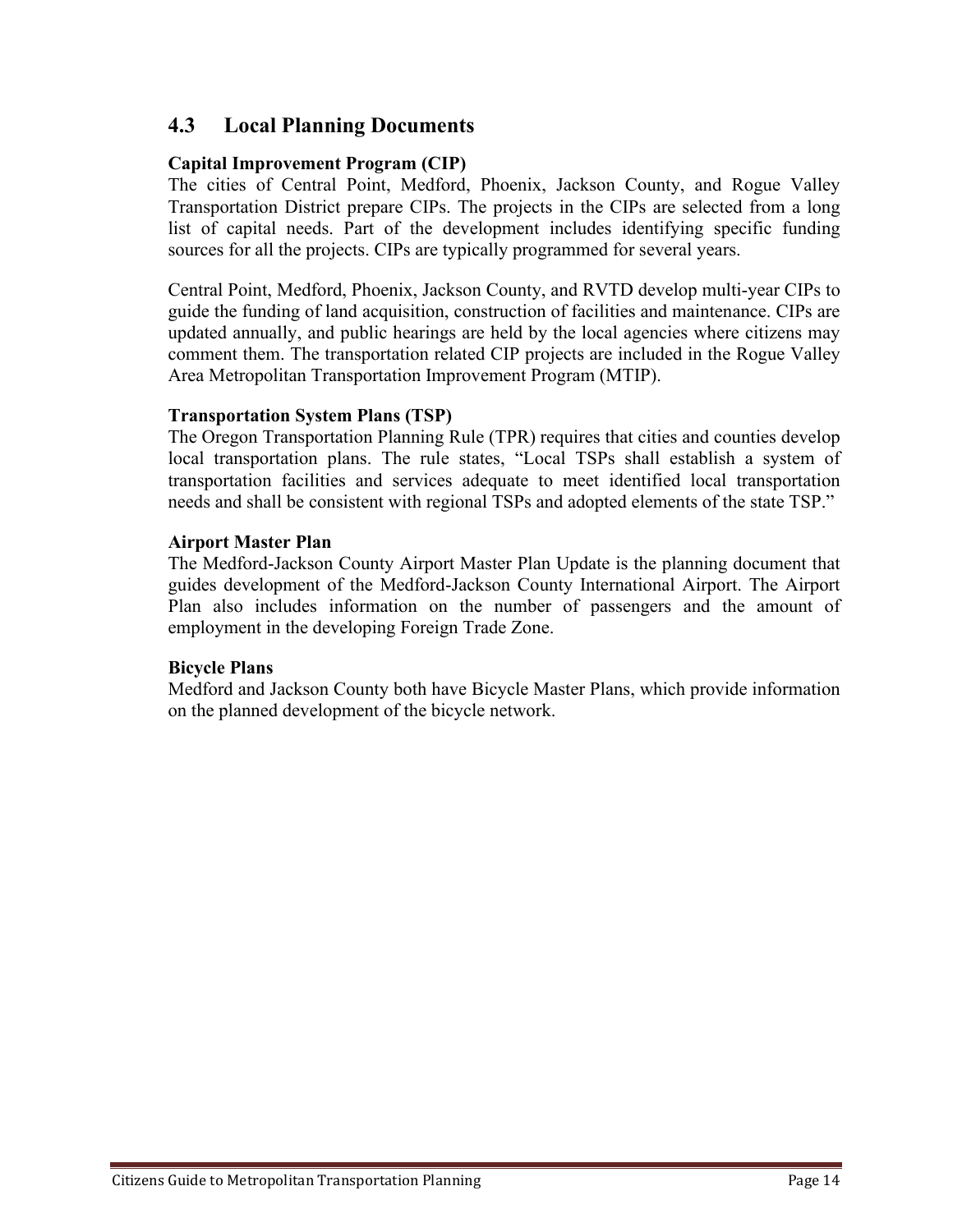| <b>Document</b>                                                 | <b>Produced by</b> | Update<br><b>Requirements</b>                | <b>Adopted By</b>              | <b>Public</b><br><b>Comment</b><br><b>Period</b> |
|-----------------------------------------------------------------|--------------------|----------------------------------------------|--------------------------------|--------------------------------------------------|
| Regional                                                        |                    |                                              |                                |                                                  |
| Metropolitan<br>Transportation<br>Improvement<br>Program (MTIP) | <b>RVCOG</b>       | Annual                                       | <b>MPO Policy</b><br>Committee | 30 days                                          |
| Paratransit Plan                                                | <b>RVTD</b>        | None                                         | <b>RVTD</b>                    | Not applicable                                   |
| <b>RV RTP</b>                                                   | <b>RVCOG</b>       | 3 Years                                      | <b>MPO Policy</b><br>Committee | 30 days                                          |
| <b>RVTD</b><br><b>CPT</b>                                       | <b>RVTD</b>        | 3 years                                      | <b>RVTD Board</b>              | 30 days                                          |
| <b>Unified Planning</b><br>Work Program<br>(UPWP)               | <b>RVCOG</b>       | Annual                                       | RVCOG Board                    | 30 days                                          |
| <b>State</b>                                                    |                    |                                              |                                |                                                  |
| Oregon<br>Transportation<br>Plan                                | ODOT               | 6 Years/<br>Annual<br>Summary of<br>Progress | <b>OTC</b>                     | 45 days                                          |
| <b>State</b><br>Implementation<br>Plan (SIP)                    | DEQ                | As needed                                    | EQC,<br>approved by<br>EPA     | 30 days                                          |
| Statewide<br>Transportation<br>Improvement<br>Program (STIP)    | ODOT               | 2 Years                                      | <b>OTC</b>                     | 45 days                                          |

## **Figure 3 - Summary of Transportation Planning Documents**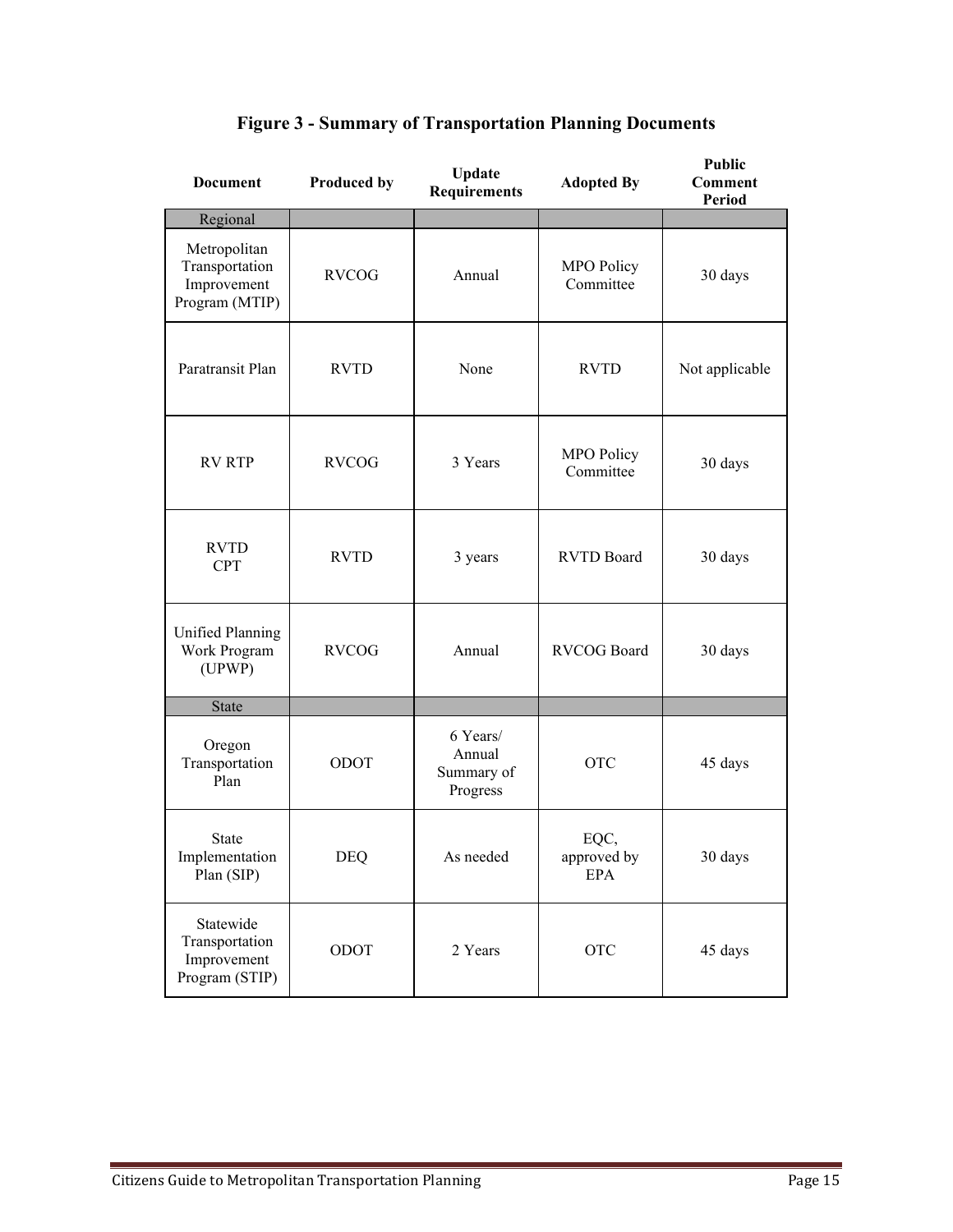# **SECTION 5: PLANNING AGENCIES AND POLICY BODIES**



This section of the Citizen's Guide provides a brief overview of some of the participants in the planning process at the federal, state, regional, and local levels. At the state, regional, and local level particularly, public involvement is a major component of the process. See Appendix C for related web pages and Appendix D for contact information.

## **5.1 Federal**

### **Federal Highway Administration (FHWA)**

The Federal Highway Administration (FHWA) is the federal agency overseeing the disbursement and use of the Highway Trust Fund revenues. The FHWA is directed to ensure that Federal laws and regulations tied to these federal funds are adhered to by State and local recipients. Minimum requirements for a metropolitan area's planning process have been established as conditions for receiving Federal transportation funds, and the FHWA is responsible for monitoring each metropolitan area.

#### **Federal Transit Administration**

The Federal Transit Administration (FTA) is the division of the U.S. Department of Transportation responsible for transit funding. FTA must ensure that recipients of the funds follow all applicable federal laws and regulations. FTA conducts reviews every three years with each of its grant recipients.

### **5.2 State**

#### **Department of Environmental Quality (DEQ)/ Environmental Quality Commission (EQC)**

DEQ's main areas of responsibility are air quality, water quality, management of hazardous and solid waste, and cleaning up environmentally contaminated sites. The air quality impacts of transportation are regulated by DEQ's air quality program, as well as water pollutants from vehicle tailpipe exhaust, spills and leaks that may impact creeks, rivers and other water bodies. The DEQ is responsible for monitoring urban areas to see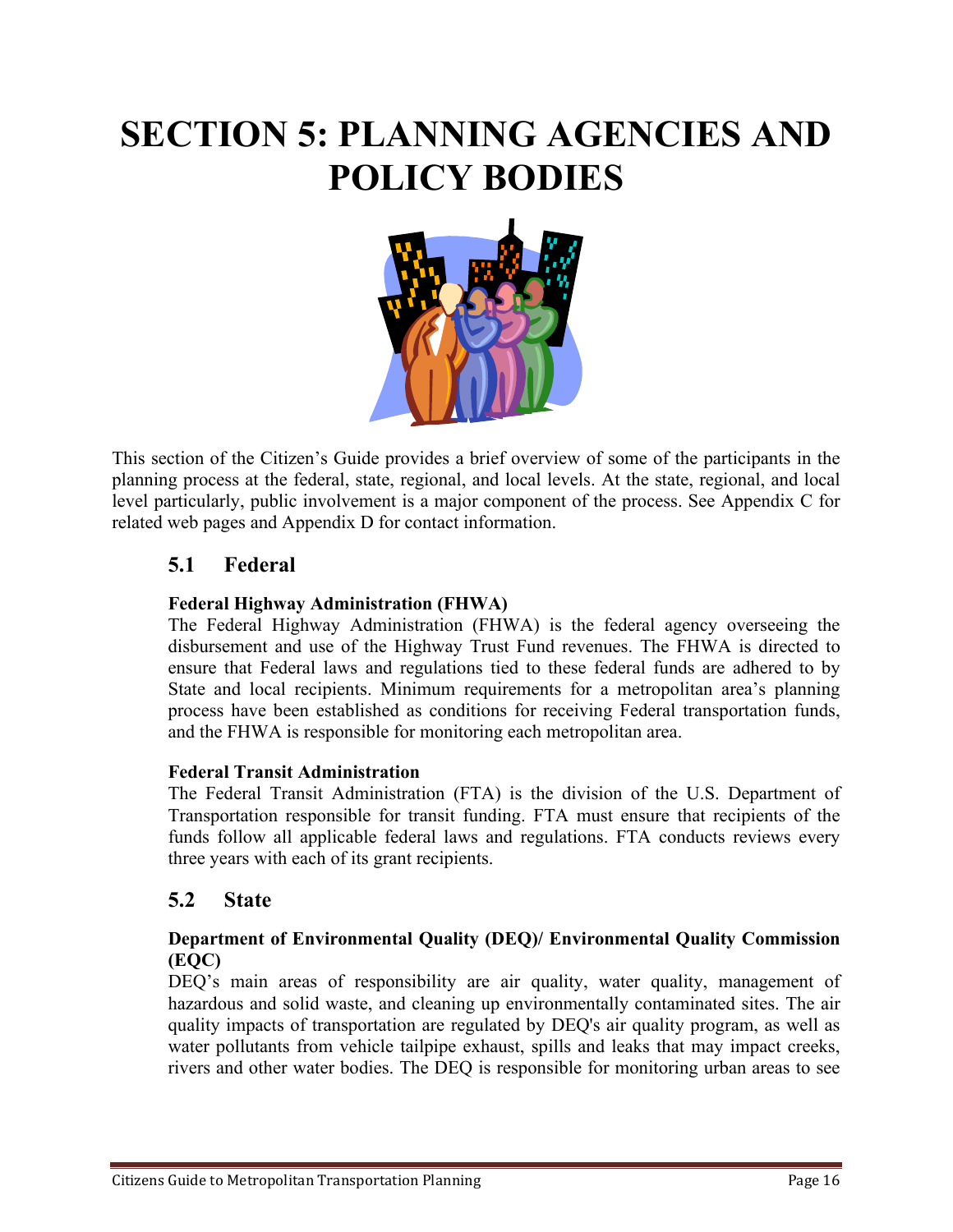that they meet state and federal standards. Oregonians can obtain daily information on air quality through the Air Quality Index on the DEQ website. (Appendix C)

The EQC is the policy and rule-making board of the DEQ. The commission comprises five citizens, each of whom is appointed by the Governor for 4-year terms. The EQC appoints the DEQ director.

Whenever any rules affecting the state's air quality are proposed for adoption by the EQC there is a public hearing process. Copies of proposed rules or rule changes are available well in advance of public hearings, and can be obtained through the DEQ Public Affairs office. The hearings are generally held in the community affected by a proposed rule. If a person cannot attend the hearing, written testimony is also accepted. Hearing notices are published in various newspapers, and in the Administrative Rules Bulletin of the Secretary of State. DEQ maintains a mailing list to notify any interested persons of hearings, meetings and other air quality activities.

#### **Oregon Department of Transportation (ODOT)/ Oregon Transportation Commission (OTC)**

ODOT has direct responsibility for state and interstate highways in the Rogue Valley area, distributes some federal funds, and assists RVCOG staff with some specific planning activities. The Transportation Equity Act for the  $21<sup>st</sup>$  Century (TEA-21) requires ODOT to cooperate with MPOs and local agencies on project selection and implementation and to make available to local communities a certain amount of its federal-aid highway apportionment. Staff from ODOT participate as members on the MPO Policy Committee and the Technical Advisory Committee (TAC).

The OTC is a five-member committee appointed by the Governor that oversees the activities of ODOT. One of OTC's functions is the setting of priorities for state funding in the Statewide Transportation Improvement Program (STIP).

#### **Department of Land Conservation and Development (DLCD)/Land Conservation and Development Commission (LCDC)**

DLCD is the state agency responsible for administering Oregon's statewide planning goals and statutes. The policy body for DLCD is the LCDC. LCDC adopted the Transportation Planning Rule in 1991 to assure that comprehensive plans provide for a network of transportation improvements sufficient to meet local, regional, and state transportation needs.

### **5.3 Regional**

#### **Metropolitan Planning Organization (MPO)**

The Rogue Valley Council of Governments staffs the MPO. The following committees serve the MPO:

#### **▪ MPO Technical Advisory Committee (TAC)**

The TAC is primarily made up of technical staff from the public works and planning departments of local agencies and state planning officials. Because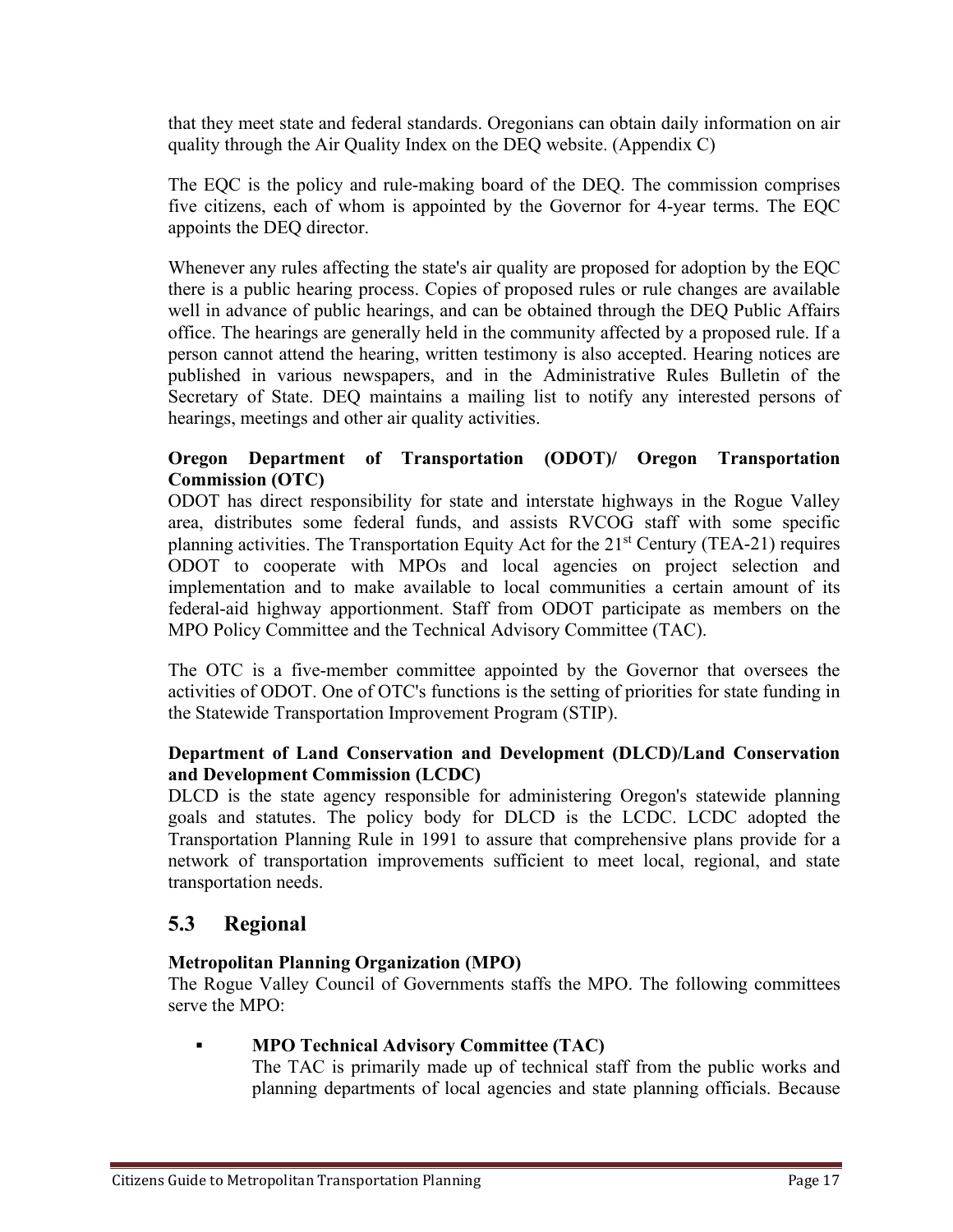of their technical expertise, TAC members are mostly involved with the transportation planning process. TAC advises the Policy Committee and the RVCOG board on technical transportation issues and reviews all of the transportation documents produced by RVCOG. The TAC developed the Rogue Valley Transportation Improvement Program.

#### **▪ MPO Public Advisory Council (PAC)**

The PAC consists of appointed citizens from 13 Citizen Involvement Areas who make recommendations to the MPO from the public's perspective on proposed long-range transportation plans, project plans, priorities for state and federal funding and other transportation issues.

#### **▪ MPO Policy Committee**

The Policy Committee is composed of elected officials from Central Point, Medford, Phoenix, Rogue Valley Transportation District (RVTD), Jackson County, and ODOT. The Policy Committee considers recommendations from the PAC and TAC and makes final decisions on all MPO matters.

#### **Rogue Valley Transportation District (RVTD)**

RVTD was created in 1975 to provide public transportation services within the district's boundaries. Its seven-member Board is elected and RVTD has its own planning staff. RVTD provides 29,963 hours of service annually and carries over 700,000 trips per year.

#### **Rogue Valley Area Commission on Transportation (RVACT)**

RVACT is composed of officials from jurisdictions within Jackson and Josephine County. The primary mission of RVACT is to advise the Oregon Transportation Commission (OTC) on State and Regional policies affecting the Rogue Valley Area's transportation investments.

#### **Air Quality Plan Advisory Committee**

The Air Quality Plan Advisory Committee (AQPAC) was created to oversee development of new SIPs for the Medford CO nonattainment area and the Medford-Ashland  $PM_{10}$  nonattainment area. Approximately twenty individuals representing diverse local interests participate on the advisory committee. New  $PM_{10}$ ,  $PM_{2.5}$ , and Ozone standards make it likely that this group will continue to meet periodically to oversee additional air quality planning efforts in the Rogue Valley.

#### **5.4 Local**

#### **Central Point, Medford, Phoenix, and Jackson County**

Local agencies are major participants and the primary beneficiaries of the transportation planning process. Central Point, Medford, Phoenix, and Jackson County are responsible for most streets and roads in the metropolitan area. Each agency has public works, engineering and planning staff to oversee street construction, maintenance and planning.

There are many opportunities for public participation at the local level. These include attending public meetings, transportation committees, bicycle committees, budget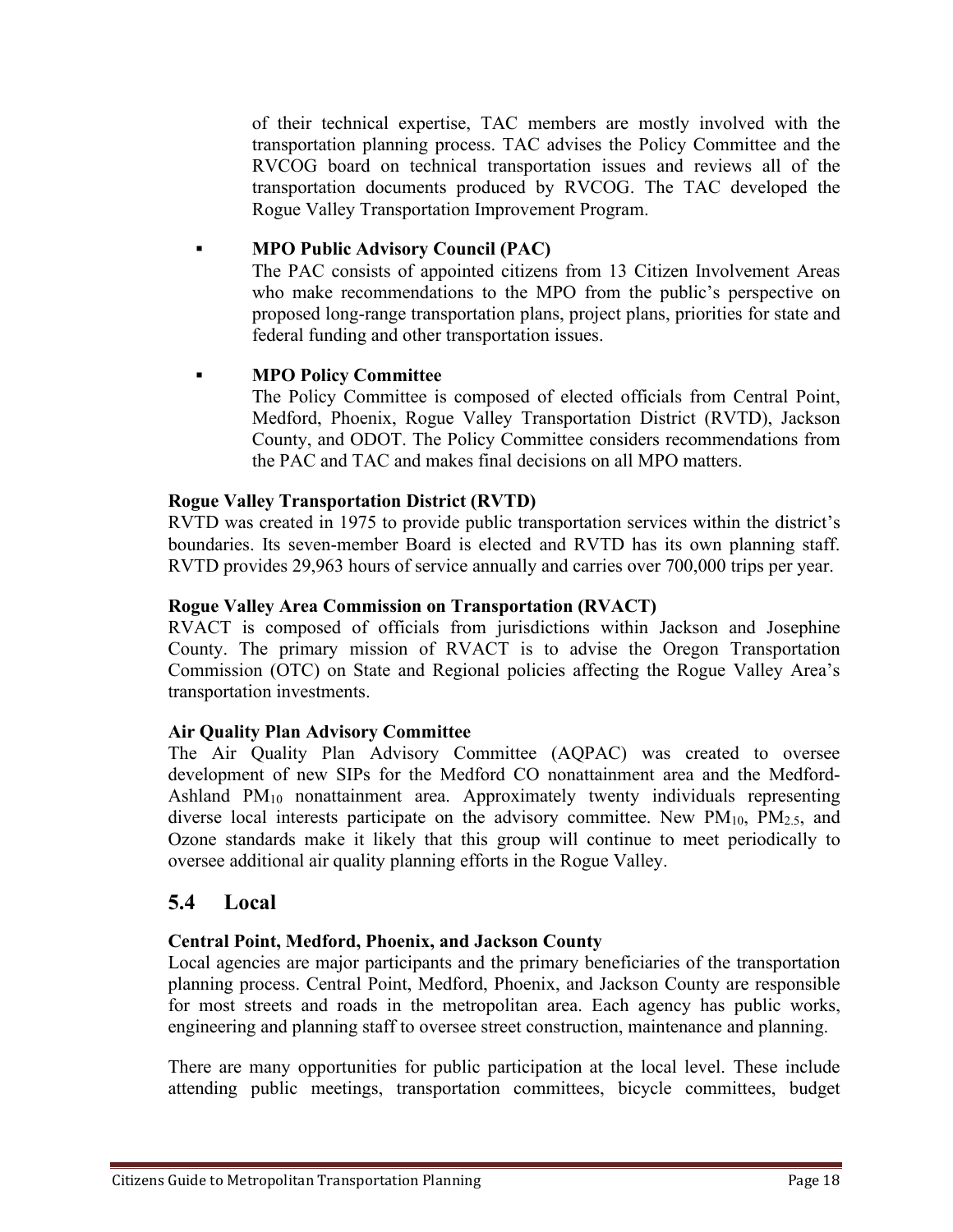committees, Urban Renewal agencies and more. Contact the city or county directly for more information.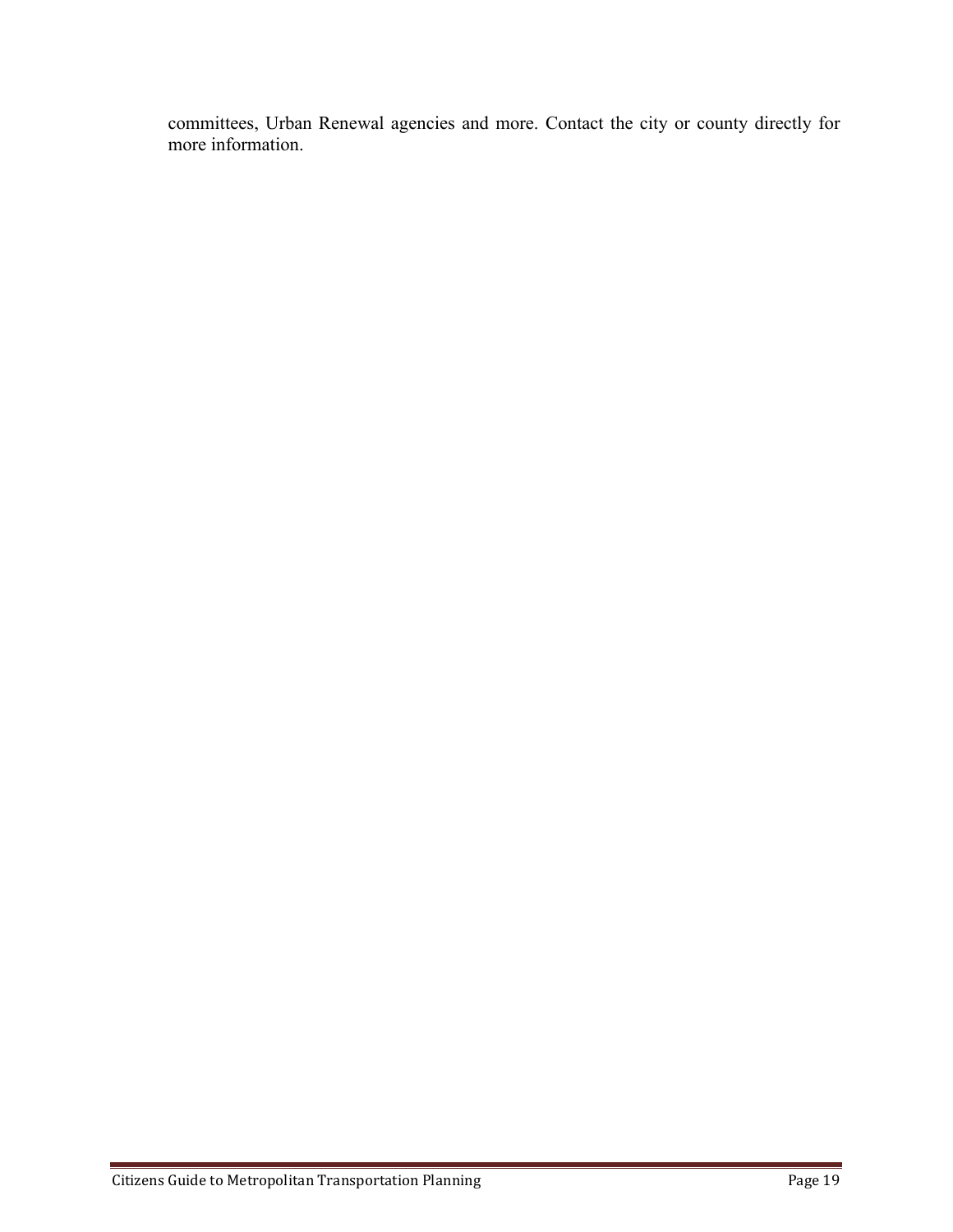# **SECTION 6: FUNDING SOURCES**



Many sources of funding are available for transportation projects from federal, state, and local revenues. Transportation projects in the Rogue Valley Regional Transportation Plan (RV RTP) are divided into short, medium, and long range time periods. Those projects on the short range list must be fiscally restrained and are prioritized into programming documents, including local Capital Improvement Programs (CIPs), the Metropolitan Transportation Improvement Program (MTIP) and the Statewide Transportation Improvement Program (STIP). A short explanation of the different funding programs follows.

### **6.1 Federal Sources**

#### **Transportation Equity Act for the 21st Century (TEA-21)**

On December 18, 1991, the President signed the Intermodal Surface Transportation Efficiency Act (ISTEA) providing authorizations for transportation funding from 1991 to 1997. In 1998, the President signed the Transportation Equity Act for the 21st Century (TEA-21). TEA-21 continues most of the funding programs established under ISTEA. TEA-21 did bring with it a slight shift in priorities. The new program gives more money to system preservation and less to new road construction than its predecessor does. It also gives more emphasis to other elements of transportation planning, such as safety and environment. The following programs are part of TEA-21.

#### **1. National Highway System (NHS) Funds**

NHS funds are primarily intended to be used to fund upgrading and improvement projects on Interstates and U.S. numbered routes. Interstate maintenance is included in the program-funding total.

#### **2. Congestion Mitigation and Air Quality Improvement Program (CMAQ)**

The CMAQ program was created to deal with transportation related air pollution. States with areas that are designated as nonattainment for ozone or carbon monoxide (CO) must use their CMAQ funds in those nonattainment areas. A State may use its CMAQ funds in any of its particulate matter  $(PM_{10})$ nonattainment areas, if certain requirements are met. The projects and programs must either be included in the air quality State Implementation Plan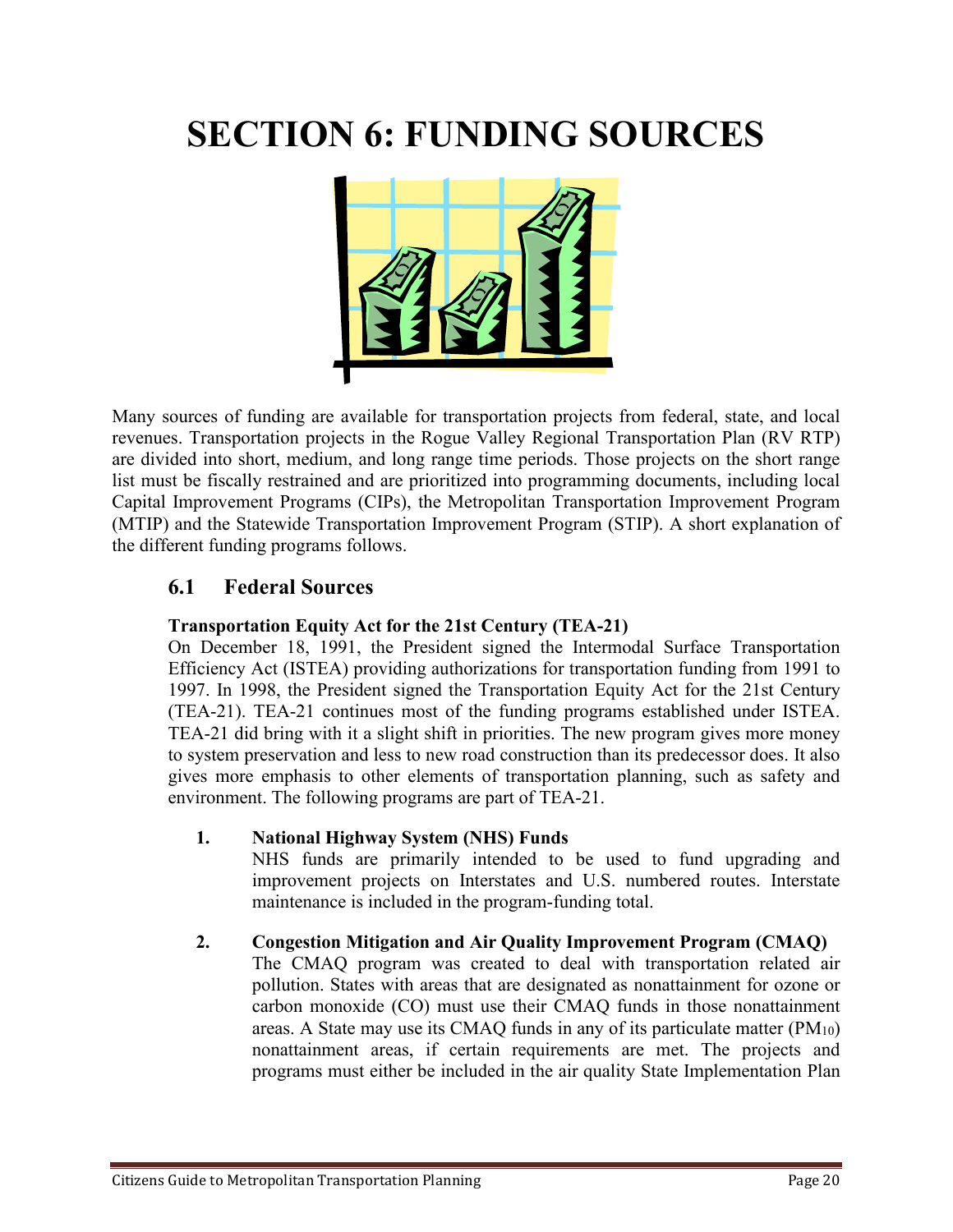(SIP) or be good candidates to contribute to attainment of the National Ambient Air Quality Standards (NAAQS).

#### **3. Hazard Elimination Program (HEP)**

The HEP provides funding for safety improvement projects on public roads. Safety improvement projects may occur on any public road and must be sponsored by a County or City.

#### **4. Highway Bridge Replacement and Rehabilitation Program (HBRR)**

The HBRR Program provides funds to replace or maintain existing bridges. New bridges are not eligible for funding under this program.

#### **5. Surface Transportation Program (STP)**

STP funds are available for all roads not functionally classified as local or rural minor collector. Transit projects and bicycle-pedestrian projects are also eligible under this program. ODOT distributes a portion of its STP funds to MPOs, and the Rogue Valley MPO receives approximately \$400,000 annually in federal STP funds

#### **6. STP Enhancement Program**

Enhancement funds are available for environmental programs such as pedestrian and bicycle activities and mitigation of water pollution due to highway runoff. Enhancement projects must have a direct relationship to the intermodal transportation system and go beyond what is customarily provided as environmental mitigation. Each state must set aside 10% of STP funds for enhancement projects.

#### **7. Demonstration Projects**

Many demonstration projects were included in TEA-21. Some demonstration project funds have been programmed into the MTIP.

#### **Federal Transit Administration Funding**

The Federal Transit Administration (FTA) carries out the federal mandate to improve public transportation systems. RVTD receives FTA funding for a variety of purposes, including bus replacement and operational costs.

#### **Federal Timber Receipts (United State Forest Service)**

Federal Timber Receipts are received by Jackson County from timber sales on U.S. Forest Service lands. State law allocates 75 % of the Federal Timber Receipts to County Road Funds and 25 % to schools.

#### **6.2 State Sources**

#### **The State Highway Fund**

The State Highway Fund consists primarily of user fees, such as the state gas tax, license fees and weight-mile tax. Nearly one-third of the fund is transferred to cities and counties throughout the state for street and highway improvements. Most of the remaining portion of the fund is available to the State for maintenance, state construction, and matching of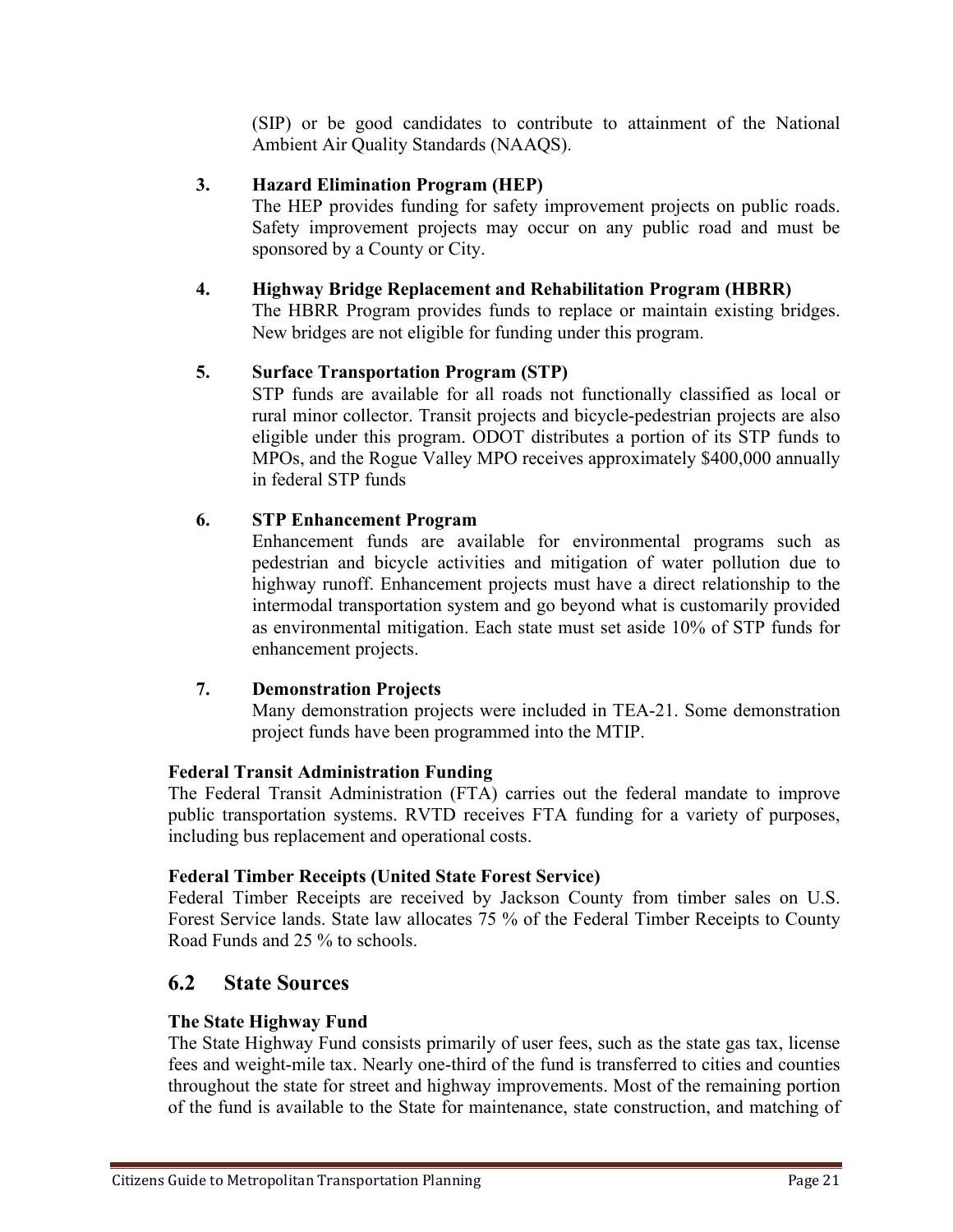federal aid funds. One percent of State highway construction funds are required by law to be used for bicycle facilities. The Oregon Transportation Commission establishes priorities for use of the State Highway Fund.

#### **The Special Transportation Fund (STF)**

The Special Transportation Fund (STF) is a source of revenue generated by a tax on tobacco products administered by the Public Transit Section of the Oregon Department of Transportation. The fund is used to finance and improve transportation services to persons who are elderly or disabled. RVTD is the local governing body for this program. They take recommendations from the Special Transportation Advisory Committee concerning the allocation of these funds within Jackson County.

#### **Special City Allotment**

ODOT sets aside \$1 million to distribute to cities with populations less than 5,000. Projects to improve safety or increase capacity on local roads are reviewed annually and ranked on a statewide basis by a committee of regional representatives. Projects are eligible for a maximum of \$25,000 each. The City of Phoenix is eligible for Special City Allotment funds. No Special City Allotment funds are currently programmed for the RVMPO area.

#### **Special Public Works Funds (SPWF)**

The State of Oregon allocates a portion of state lottery revenues to construct, improve, and repair infrastructure in commercial and industrial areas to support local economic development. The SPWF provides a maximum grant of \$500,000 for projects that will help create or retain a minimum of 50 jobs. No SPWF funds are currently programmed in the MTIP. SPWF projects will be programmed as awards are made.

#### **Immediate Opportunity Fund (IOF)**

The IOF is intended to support economic development in Oregon by providing road improvements where they will assure job development opportunities. The fund may be used only when other sources of funding are unavailable or insufficient, and is restricted to job retention and job creation opportunities. No IOF funds are currently programmed in the RVMPO area.

#### **Traffic Control Projects**

The State maintains a policy of sharing installation, maintenance, and operational costs for traffic signals and lights at intersections between State highways and city streets (or county roads). ODOT establishes a statewide priority list for traffic signal installations on the State Highway System. Local agencies are responsible for coordinating the statewide signal priority list with local road requirements.

### **6.3 Local Sources**

#### **Economic Development Assistance Program**

Economic Development Assistance Program funds are available from Jackson County to finance public road improvements needed for projects that result in the creation or retention of permanent jobs.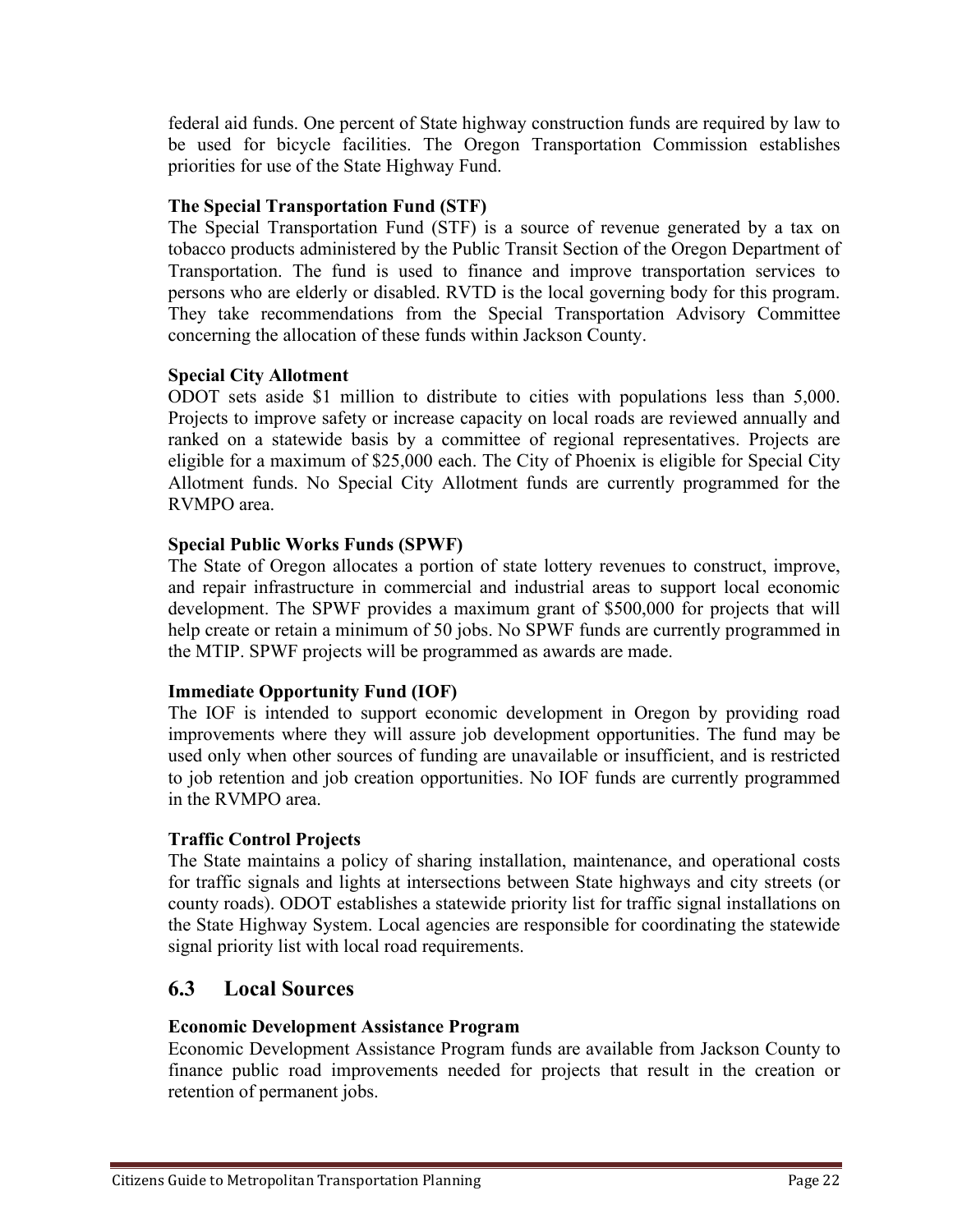#### **Assessments of Adjoining Property Owners**

Assessments of adjoining property owners often constitute a large portion of the cost of specific street improvements. The cost of curbs, gutters, and sidewalks is usually assessed to property owners. Sometimes, assessments include part of the cost of the pavement, underground drainage, and street lighting. The costs of features not normally required on similar streets are absorbed by the implementing agency. The public works department of the implementing agency should be consulted for specific details on individual projects.

#### **Miscellaneous Local Funds**

Local funds are derived by the cities from user fees, parking revenues, citations, bond issues and other taxes. A large number of locally generated funds are used by the cities for street improvements.

#### **System Development Charges (SDC)**

SDCs are used on projects that exclusively serve new development. They are based on a formula to determine the cost of providing increased transportation capacity to serve the new development.

#### **Community Development Block Grants (CDBG)**

CDBG funds are administered by the Department of Housing and Urban Development and could potentially be used for transportation improvements in eligible areas. In the past, the City of Medford has used CDBG funds to improve streets in low-income census tracts. There are currently no CDBG funds programmed in the MTIP.

#### **Urban Renewal**

The Medford Urban Renewal Agency (MURA) provides funds for transportation related projects that further their goal of downtown revitalization. The money is provided through Tax Increment Financing, which is the increase in property tax values generated by investments within the Urban Renewal Area.

## **6.4 Public Comment**

Each agency has a public involvement program where citizens have the opportunity to comment on expenditures for transportation projects and programs. ODOT public involvement policy may be viewed on the Internet (see Public Involvement, Appendix C). ODOT also posts documents on the Internet for public comment, or ODOT can be contacted directly for information on public involvement opportunities. MPO documents may be viewed and commented on by attending public hearings or contacting Rogue Valley Council of Governments. Capital Improvement Programs (CIPs) are updated on an annual basis and local staff may be contacted to obtain information on the program timeline, public involvement process, and adoption. Contact names and telephone numbers are listed in Appendix D.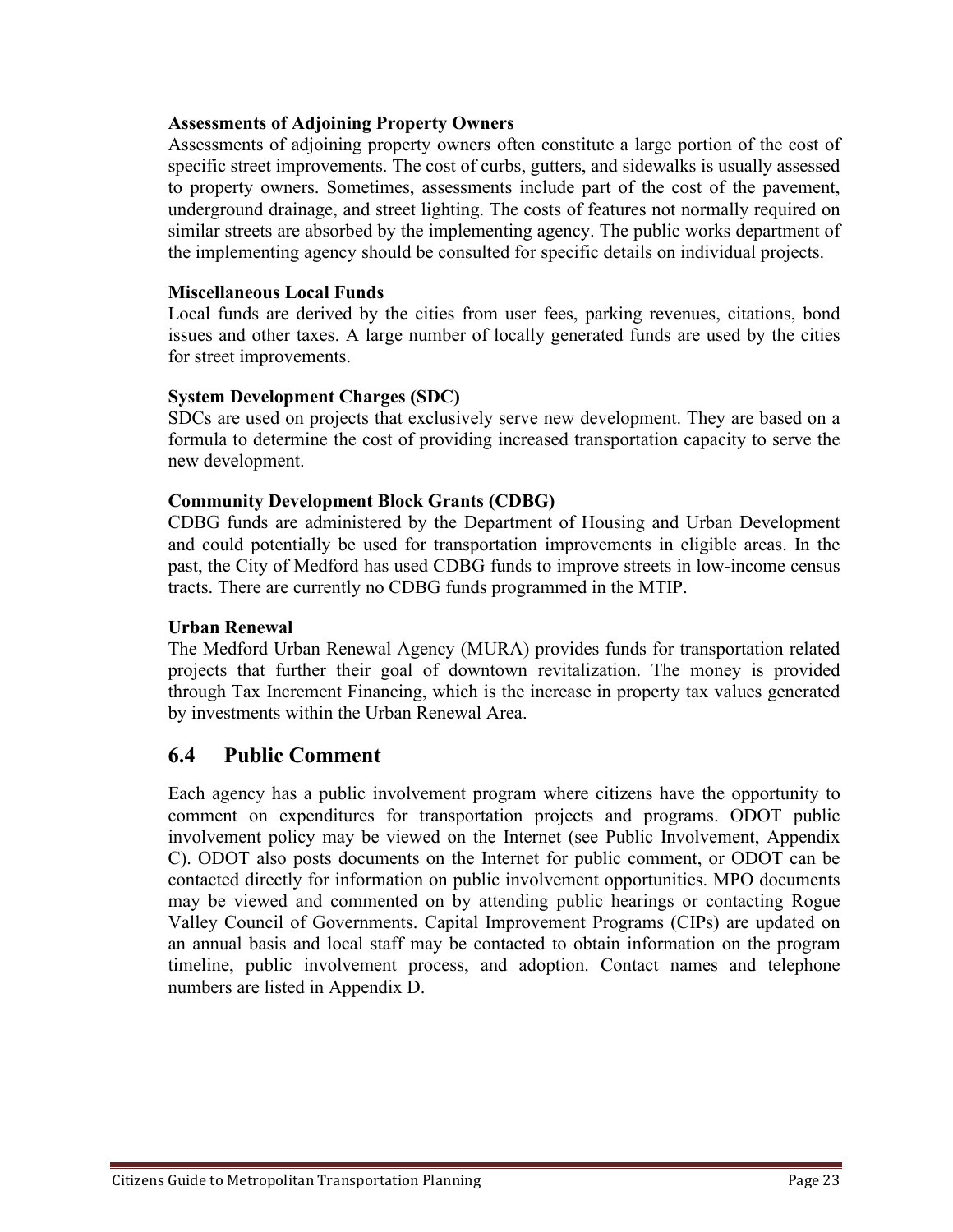# **SECTION 7: IMPLEMENTATION**



The transportation planning process identifies the needs of the transportation system. Projects to meet those needs are programmed into Capital Improvement Programs and Transportation Improvement Programs. The final stage in the process is the design, construction, and maintenance of the system. While local jurisdictions vary in their public involvement process, each agency has developed a program for involving affected citizens. The following section describes this process and the related public involvement activities.

## **7.1 Public Comment on Project Documents**

#### **Jackson County**

Jackson County's implementation process includes an opportunity for public input on project alternatives and designs at the Roads Advisory Committee and before the Jackson County Board of Commissioners prior to approval. The citizen involvement process includes mailings to adjacent property owners and other interested parties. At least one public meeting is held, with a procedure for appeals to the Board of Commissioners.

#### **Medford, Phoenix, and Central Point**

There are a number of opportunities for public to comment on local projects. City council and planning commission meetings are open to the public. Medford also has a Citizen Planning Advisory Committee that has public meetings. Medford and Central Point have web pages containing information on city projects, meeting agendas, and contact information. Contact the cities directly for copies of project documents, meeting times, and general information.

#### **Oregon Department of Transportation (ODOT)**

ODOT conducts a variety of public involvement efforts in conjunction with its project development activities. ODOT's website contains a calendar of public involvement and outreach opportunities (Appendix C). A traditional advisory committee process is used for specific projects, and staff is available to speak to interested groups. Additionally, ODOT is increasing the use of an "open house" meeting style for informational meetings and public hearings. The purpose of this approach is to provide the public with an opportunity to view the project in an informal, non-threatening environment. In the case of public hearings, ODOT supplements this approach by providing people with an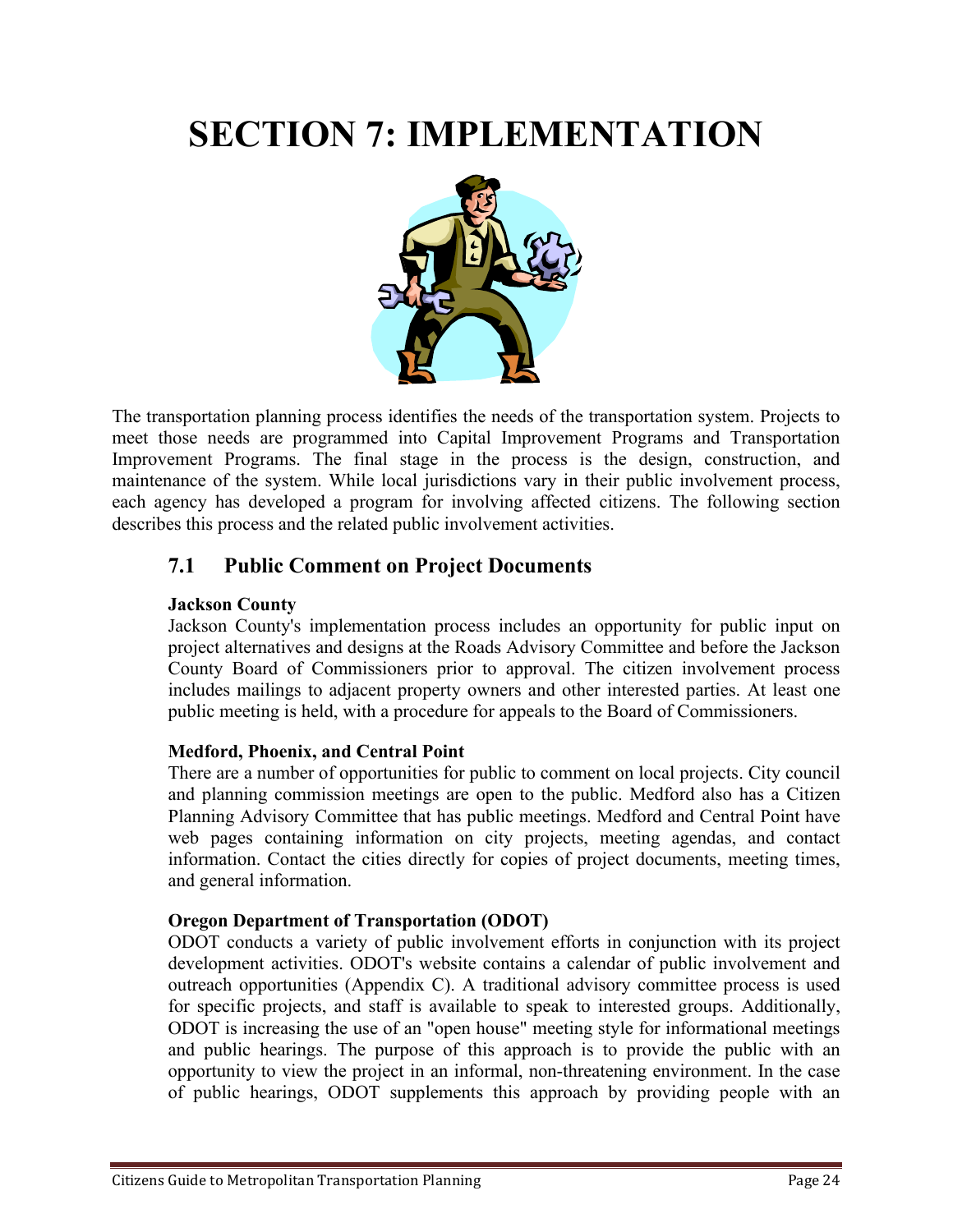opportunity to speak with a project manager or group of officials. Comments may be made in the presence of a court reporter who records the testimony for the official record.

#### **RVTD**

RVTD conducts public hearings on service changes, fare changes, grant applications and their annual budget.

#### **Environmental Impact Statement**

If a transportation corridor warrants an environmental analysis, Environmental Impact Statement or a major investment analysis, citizens will have an opportunity to comment on such documents at public meetings and hearings.

### **7.2 Monitoring the System**

The process does not stop at the implementation stage. The system also must be monitored for performance. Over time, it will be necessary reassess the transportation system to determine if it is continuing to meet regional needs. Information gathered from the assessment will be used as part of the on-going planning process.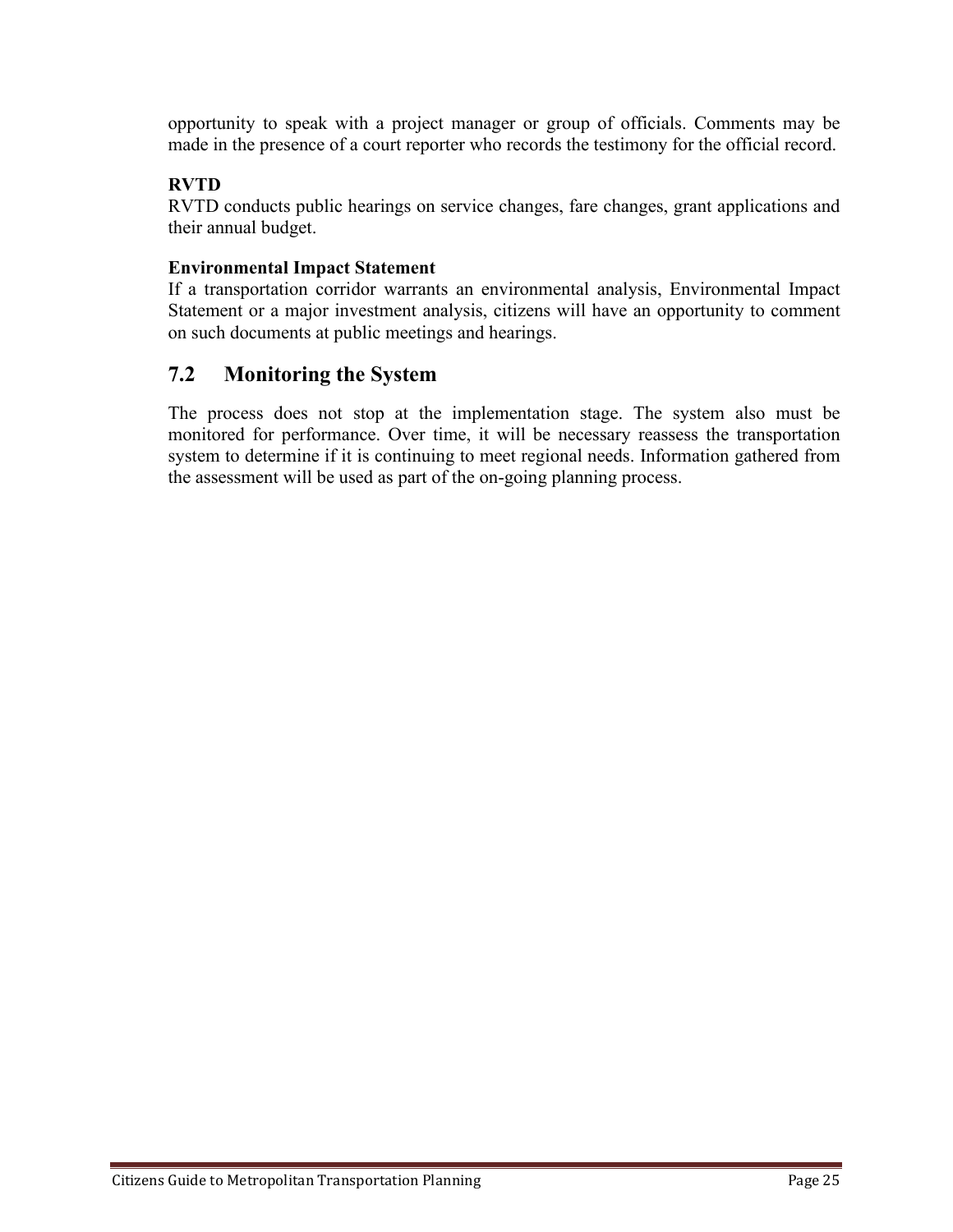## **SECTION 8: WHAT CAN I DO?**



## **8.1 Public Involvement Policy**

The public involvement procedures for MPO plans are defined by the Public Involvement Plan. This plan is available for public comment, and is available through Rogue Valley Council of Governments and on the RVMPO website. See Appendix D for contact information.

## **8.2 Meetings**

Meetings of the MPO Policy Committee, MPO Technical Advisory Committee, and the Public Advisory Council are open to the public. Announcements for these meeting are published in the Mail Tribune and on the RVMPO website. Schedules for MPO meeting times are available by contacting Rogue Valley Council of Governments. For information on other public meetings, please contact the appropriate agencies.

## **8.3 Materials and Mailing Lists**

Copies of plans and documents are available to the public. For copies of plans and documents or to be included in a MPO transportation interest group mailing list, please contact Rogue Valley Council of Governments. Other materials are available through the agencies responsible for them, and most maintain mailing lists for people interested in receiving meeting notices or other pertinent information. See Appendix D for transportation planning contacts.

### **8.4 On the Web**

A wealth of information is available on the Internet. The Federal Highway Administration and the Oregon Department of Transportation both have extensive websites with information available on regulations, policies, current projects, and public involvement. Please visit the MPO transportation planning website at www.rvcog.org, look under "Planning." For other helpful web addresses see Appendix C.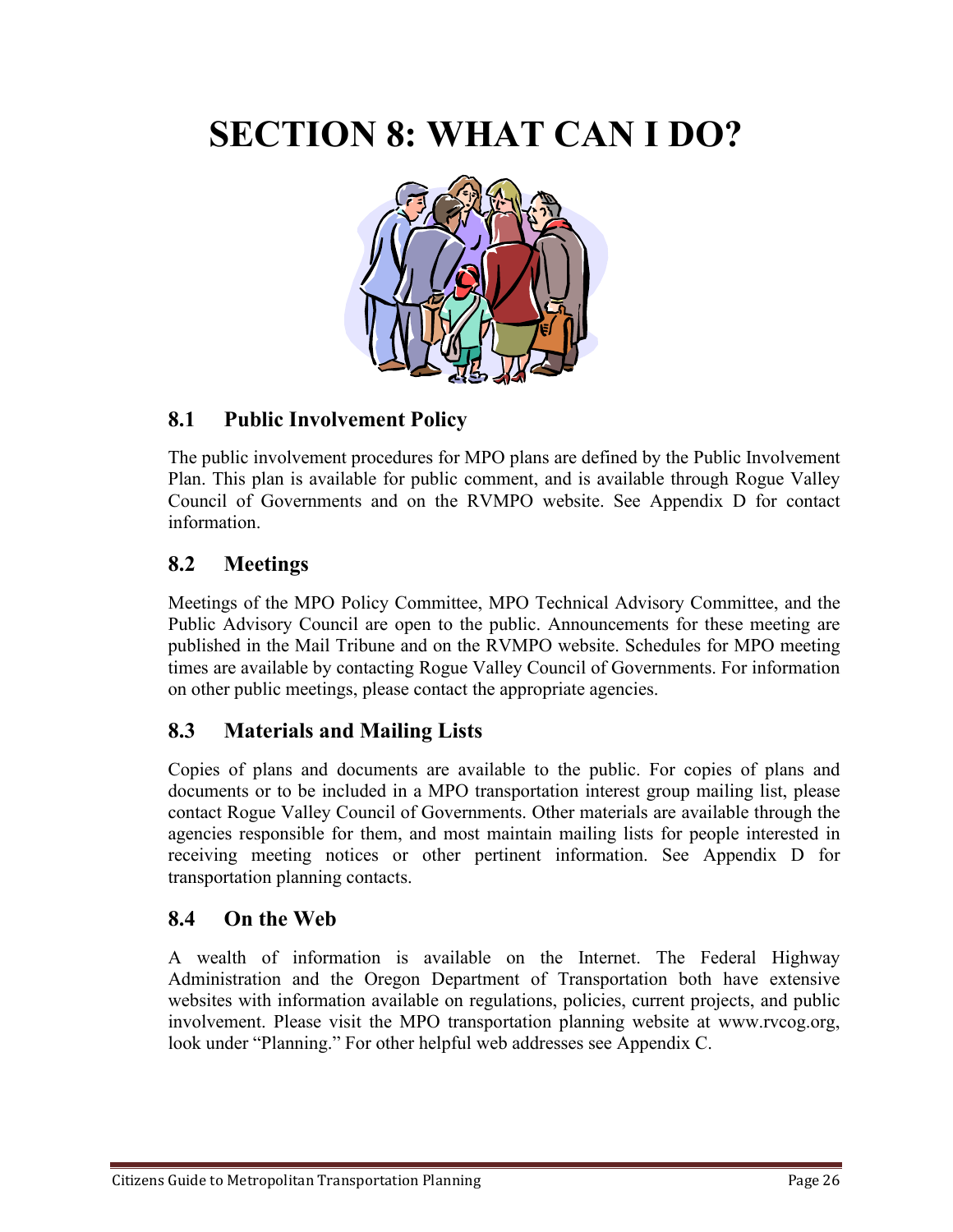## **8.5 Will My Comments Matter?**

MPO plans and projects are available for public comment. Your input is important and welcome. Comments lead to revisions in plans where possible, and these revisions will be reflected in the transportation system. The 30-day review period for MPO material is meant to lead to effective two-way communication between the public and the MPO. The more comments that are received from the community, the better the fit will be between that community and its transportation options.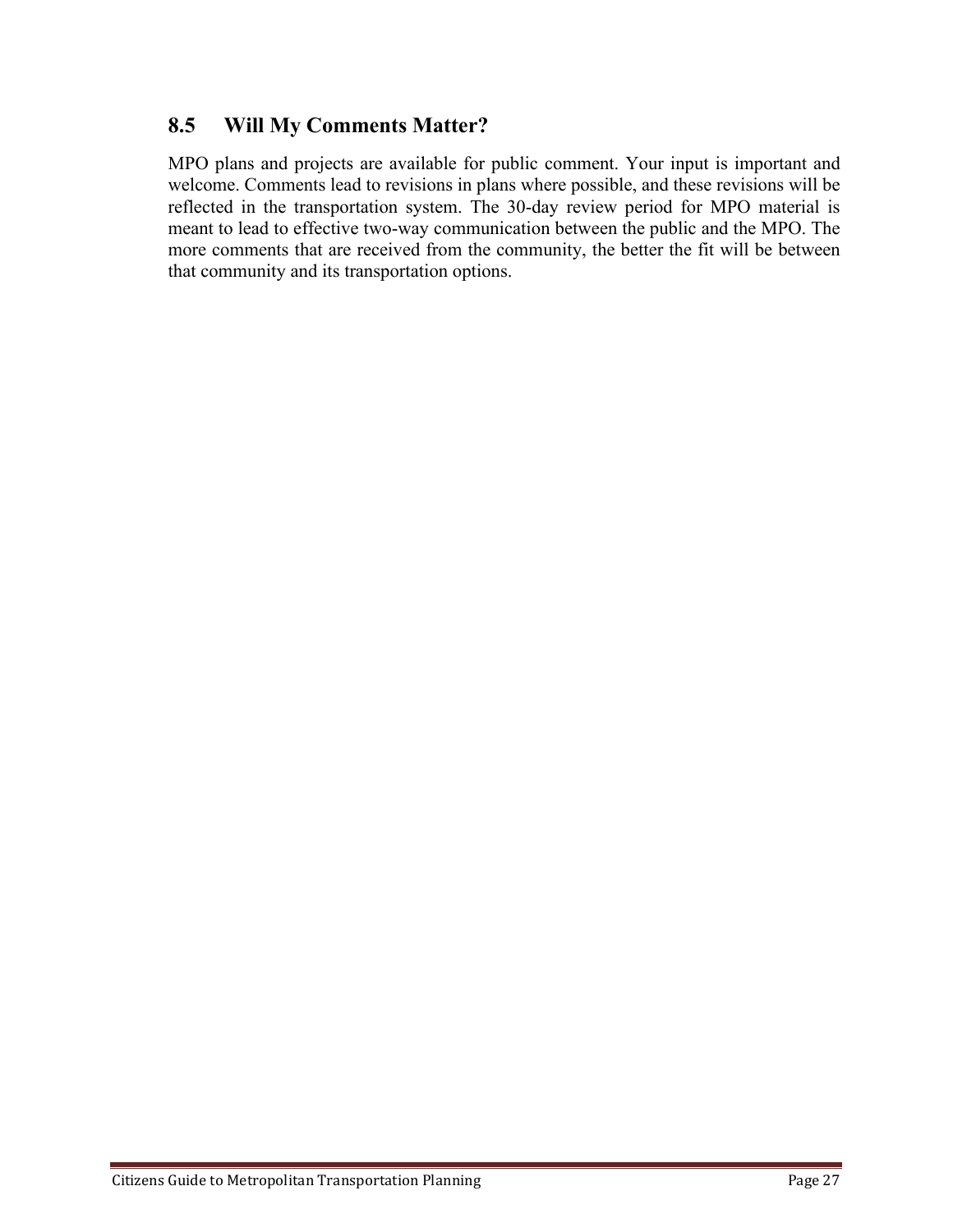# **APPENDIX A: ACRONYMS**

| <b>ADA</b>                 | Americans with Disabilities Act                                 |
|----------------------------|-----------------------------------------------------------------|
| <b>CAAA</b>                | <b>Clean Air Act Amendments</b>                                 |
| CIP                        | Capital Improvement Plan                                        |
| CDGB                       | <b>Community Development Block Grant</b>                        |
| CO                         | Carbon Monoxide                                                 |
| <b>DEQ</b>                 | Department of Environmental Quality                             |
| <b>DLCD</b>                | Department of Land Conservation & Development                   |
| <b>DOT</b>                 | Department of Transportation                                    |
| EQC                        | <b>Environmental Quality Commission</b>                         |
| <b>EPA</b>                 | <b>Environmental Protection Agency</b>                          |
| <b>FHWA</b>                | Federal Highway Administration                                  |
| <b>FTA</b>                 | <b>Federal Transit Association</b>                              |
| <b>HEP</b>                 | <b>Hazard Elimination Program</b>                               |
| <b>HBRR</b>                | Highway Bridge Replacement and Rehabilitation program           |
| <b>IOF</b>                 | <b>Immediate Opportunity Fund</b>                               |
| <b>ISTEA</b>               | Intermodal Surface Transportation Efficiency Act of 1991        |
| <b>LCDC</b>                | Land Conservation & Development Commission                      |
| <b>MPO</b>                 | Metropolitan Planning Organization                              |
| <b>MPO PAC</b>             | Metropolitan Planning Organization Public Advisory Council      |
| <b>MPO TAC</b>             | Metropolitan Planning Organization Technical Advisory Committee |
| <b>MTIP</b>                | Metropolitan Transportation Improvement Program                 |
| <b>NAAQS</b>               | National Ambient Air Quality Standards                          |
| <b>NHS</b>                 | National Highway System Funds                                   |
| ODOT                       | Oregon Department of Transportation                             |
| <b>OTC</b>                 | <b>Oregon Transportation Commission</b>                         |
| <b>OTP</b>                 | Oregon Transportation Plan                                      |
| PM <sub>2.5</sub>          | Particulate matter – Less than 2.5 micrometers in diameter      |
| $PM_{10}$                  | Particulate matter - 10 micrometers in diameter or less         |
| <b>RVACT</b>               | Rogue Valley Area Commission on Transportation                  |
| <b>RVCOG</b>               | Rogue Valley Council of Governments                             |
| <b>RV RTP</b>              | Rogue Valley Regional Transportation Plan                       |
| <b>RVTD</b>                | <b>Rogue Valley Transportation District</b>                     |
| <b>RVTD CTP</b>            | Rogue Valley Transportation District's Ten-Year Community       |
| <b>Transportation Plan</b> |                                                                 |
| <b>SDC</b>                 | <b>Systems Development Charge</b>                               |
| <b>SIP</b>                 | <b>State Implementation Plan</b>                                |
| <b>SPWF</b>                | Special Public Works Funds                                      |
| <b>STIP</b>                | <b>Statewide Transportation Improvement Program</b>             |
| <b>STF</b>                 | <b>Special Transportation Fund</b>                              |
| <b>STP</b>                 | <b>Surface Transportation Program</b>                           |
| <b>TEA-21</b>              | Transportation Equity Act for the 21st Century                  |
| <b>TPR</b>                 | <b>Transportation Planning Rule</b>                             |
| <b>TSP</b>                 | <b>Transportation System Plan</b>                               |
| <b>UPWP</b>                | <b>Unified Planning Work Program</b>                            |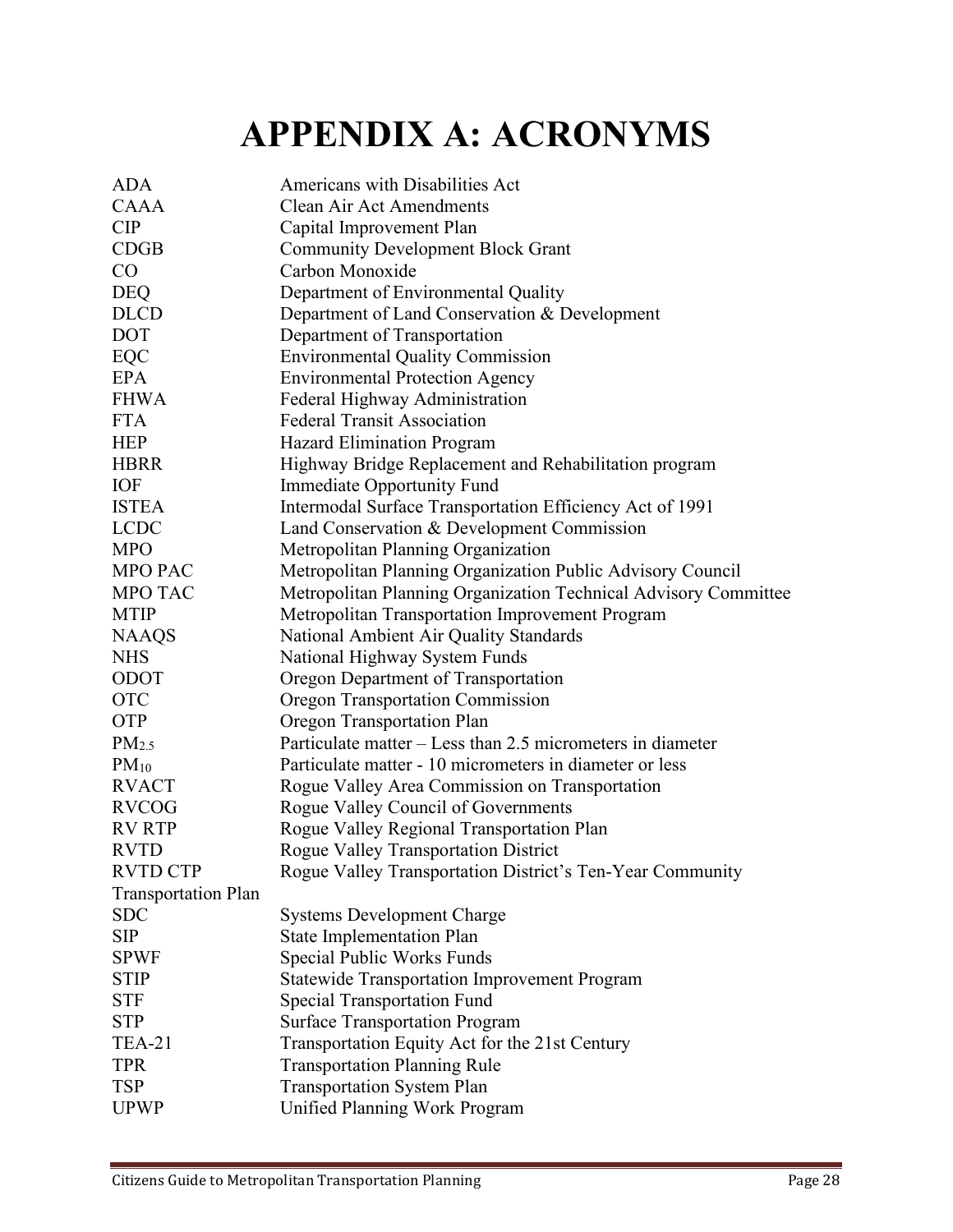# **APPENDIX B: GLOSSARY**

**Alternative Modes of Transportation** - Forms of transportation that provide transportation alternatives to the use of single-occupant automobiles. Examples include rail, transit, carpools, bicycles, and walking.

**Americans with Disabilities Act (ADA)** - Federal civil rights legislation for persons with disabilities, signed into law in 1990, that prohibits discrimination in the areas of employment, public accommodation, public services, telecommunications and transportation. Transportation requirements include the provision of "comparable paratransit service" that is equivalent to general public fixed-route service for persons who are unable to use regular bus service due to a disability.

**Attainment Area** - An area that has met or exceeded the federal ambient air health standards established by the EPA. An area may be an attainment area for one pollutant and a nonattainment area for another.

**Attainment Plan** - A program of air pollution emission-control measures associated with state and federal requirements that are designed to ensure that an area achieves attainment with an ambient air standard.

**Capacity** - The maximum rate of flow at which persons or vehicles can be reasonably expected to traverse a point or uniform segment of a lane or roadway during a specified time period under prevailing roadway, traffic, and control conditions.

**Capital Improvement Program (CIP)** - A plan for future capital infrastructure and program expenditures that identifies each capital project, its anticipated start and completion, and allocates existing funds and known revenue sources for a given period of time.

**Carbon Monoxide (CO)** - A colorless, odorless, tasteless gas formed in large part by incomplete combustion of fuels. Local sources of carbon monoxide include automobiles, wood stoves, and industrial processes.

**Clean Air Act** - Federal statutes established by the United States Congress which set the Nation's air quality goals and the process for achieving those goals.

**Comprehensive Plan** - An official document adopted by a local government that describes the general, long-range policies on how the community's future development should occur. A local comprehensive plan must comply with state land use planning goals.

**Congestion** - A condition under which the number of vehicles using a facility is great enough to cause reduced speeds and increased travel times.

**Environmental Protection Agency (EPA)** - The federal agency charged with protecting the environment. EPA is the source agency of air quality control regulations affecting transportation.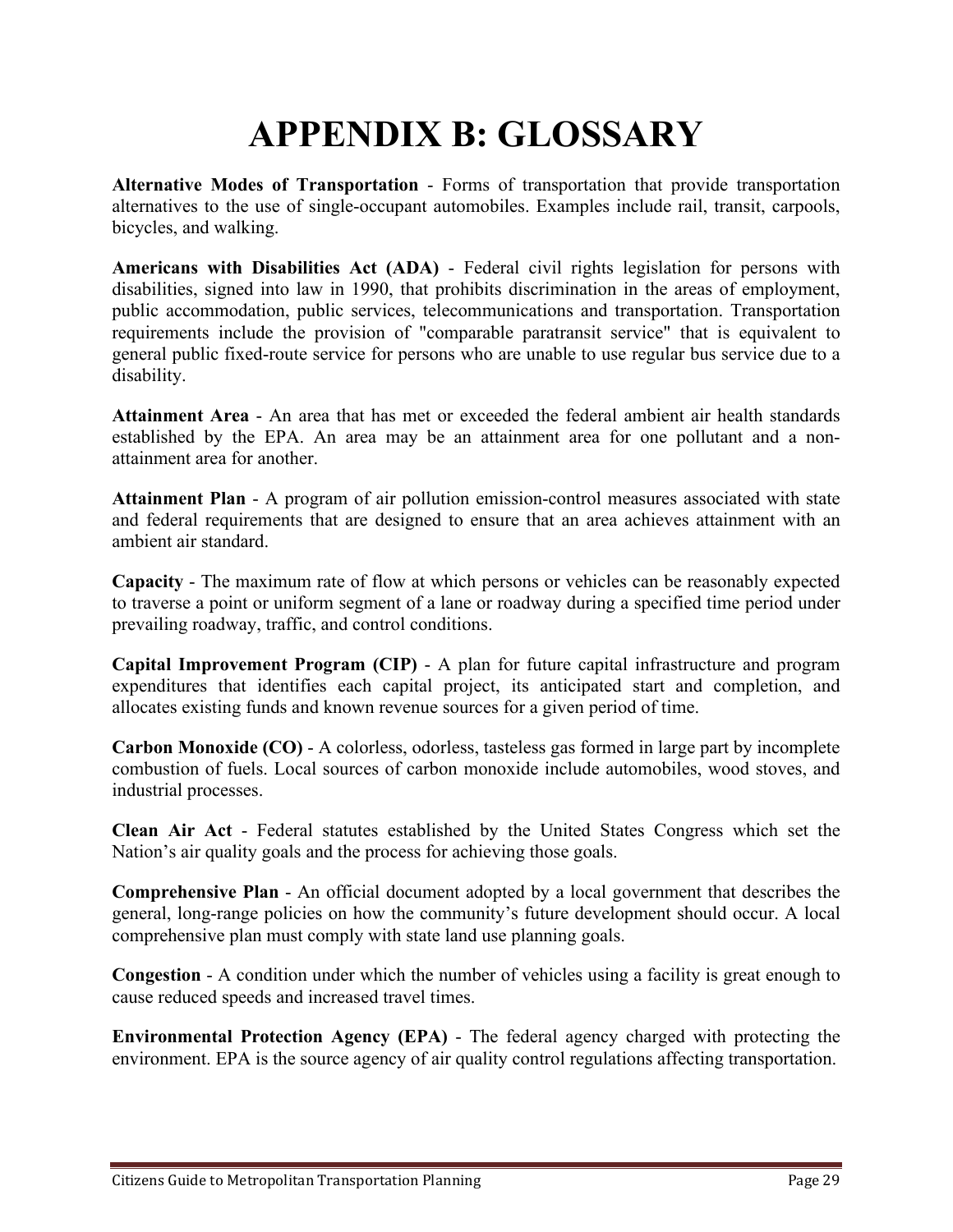**Intermodal Surface Transportation Efficiency Act (ISTEA) of 1991** - This is the 1991 federal transportation-funding legislation that provides for a new direction in transportation planning, with emphasis on protecting the environment and reducing congestion. Emphasis is placed on identifying the most efficient modes in relation to particular needs. State and local governments have increased flexibility to invest in a wider range of alternatives.

**Land Conservation and Development Commission (LCDC)** - An eight-member commission established by Senate Bill 100 in 1973 to develop and administer Oregon's statewide planning goals.

**Maintenance Plan** - A program of air pollution emission-control measures associated with state and federal requirements that are designed to ensure that an area remains in attainment with an ambient air standard.

**Metropolitan Planning Organization (MPO)** - The organization responsible for regional transportation planning in an urbanized area. Members are designated by the governor and local elected officials. Rogue Valley Council of Governments is the MPO for the Rogue Valley metropolitan area.

**Metropolitan Planning Organization Policy Committee** - An intergovernmental policy group made up of representatives from Central Point, Medford and Phoenix Council, Jackson County Board of Commissioners and the Rogue Valley Transportation District The Policy Committee has been delegated certain responsibilities by the Rogue Valley Council of Governments Board of Directors to provide policy guidance on the transportation planning process in the Rogue Valley area.

**Multimodal** - A trip involving several types, modes, of transportation, such as both rail and bus.

**National Ambient Air Quality Standards (NAAQS)** - Federal standards that set allowable concentrations and exposure limits for various pollutants.

**Non-Attainment Area** - An area that has failed to meet a federal ambient air health standard set by the EPA. An area can be classified at the same time as in attainment for one or more air pollutants and as a non-attainment area for another air pollutant.

**Paratransit** – Public transportation services that are compliant with the Americans with Disabilities Act (ADA). ADA requires paratransit services be provided in conjunction with general public transit for those that cannot access mass transit due to a disability.

**PM<sub>2.5</sub>** - Any particulate matter with an aerodynamic diameter less than 2.5 micrometers.

**PM<sub>10</sub>** - Any particulate matter with an aerodynamic diameter less than or equal to 10 micrometers.

**Policy** - A statement adopted as part of a plan to provide a specific course of action moving the community towards attainment of its goals. Due to budget constraints and other activities, not all policies can be implemented at the same time. Generally, those with metropolitan-wide implications should receive priority consideration.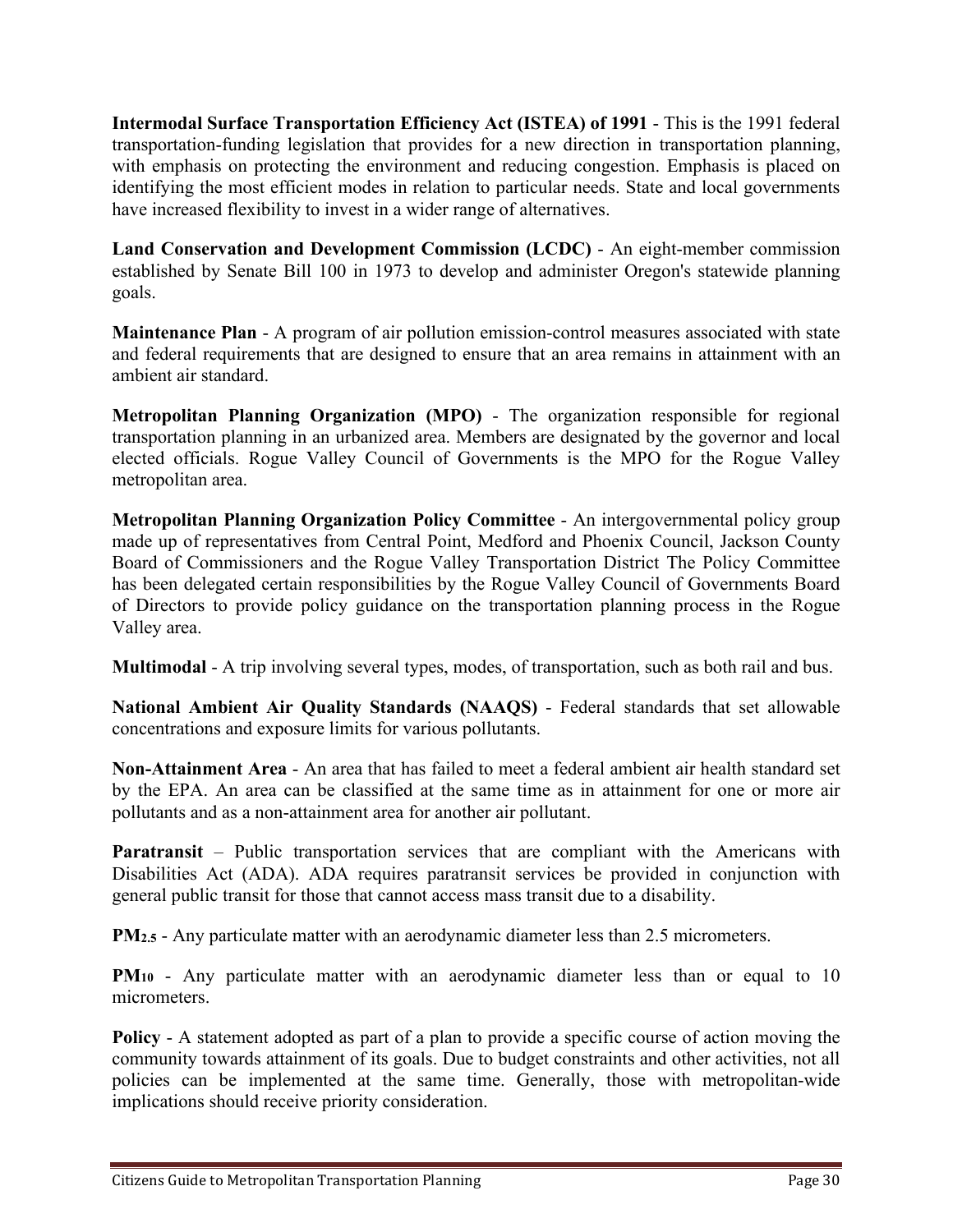**Transportation Equity Act for the 21st Century (TEA-21)** – 1998 update to the federal ISTEA legislation.

**Transportation Corridor** - Major or high volume routes for moving people, goods and services from one point to another. They may serve many transportation modes or be for a single mode such as an air corridor.

**Transportation Demand Management (TDM)** - Traffic problems are more than just infrastructure problems. TDM looks at the behavioral side of transportation and attempts to manage transportation behavior to decrease motor vehicle miles traveled (VMT). Reducing VMT reduces negative motor vehicle related impacts, as well as reducing the need to build additional road capacity. TDM works by decreasing the relative attractiveness of single occupant motor vehicles. TDM often involves promoting single occupant automobile alternatives such as walking, bicycling, taking the bus, carpools, vanpools, four-day workweeks, and telework. TDM sometimes involves congestion pricing, fuel taxes, mileage taxes, parking restrictions, and parking fees.

**Transportation Planning Rule (TPR)** - A state planning administrative rule, adopted by the Land Conservation and Development Commission in 1991 to implement state land use planning Goal 12, Transportation. The TPR requires metropolitan areas to show measurable progress towards reducing dependence on automobiles.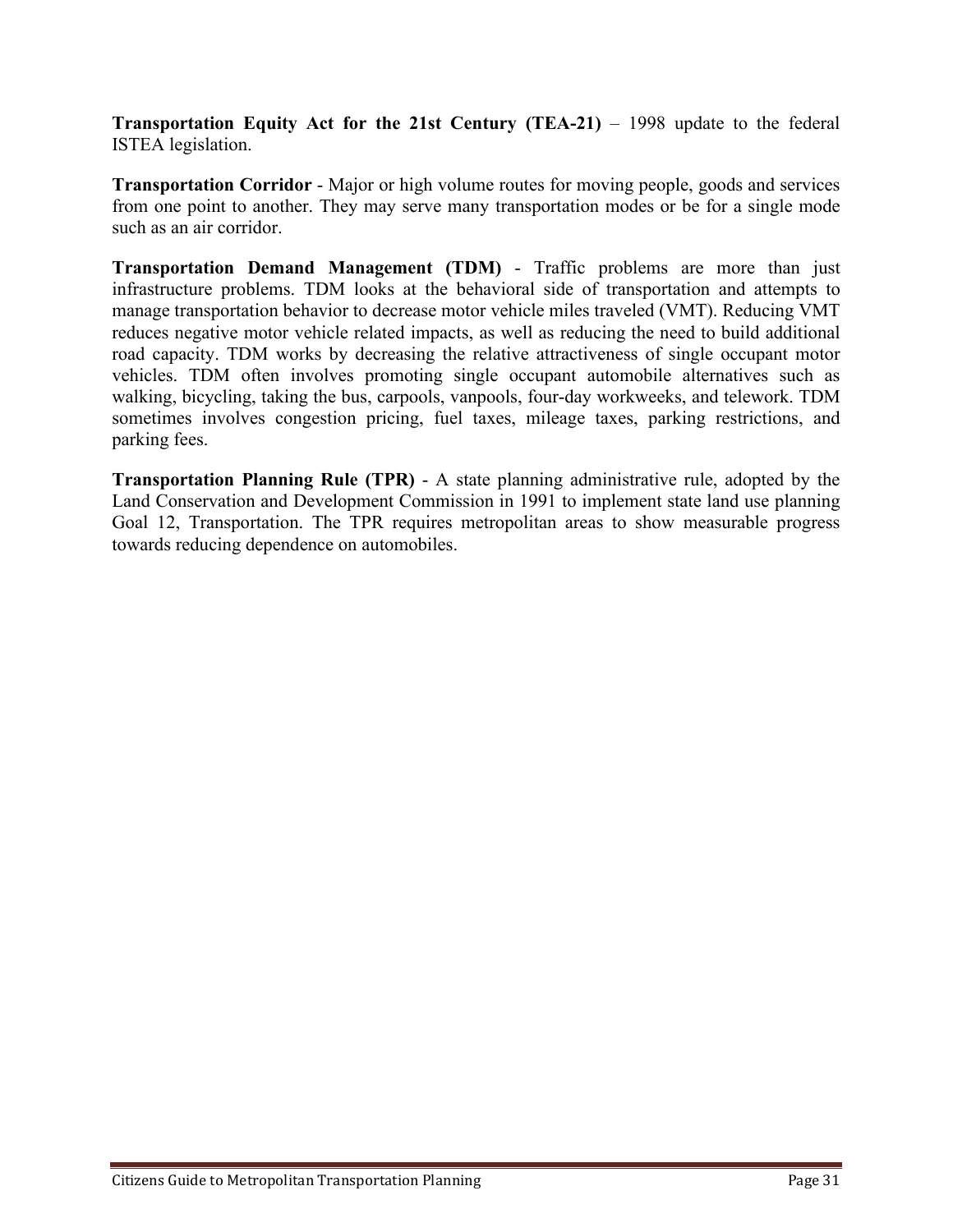# **APPENDIX C: WEB ADDRESSES**

#### **Air Quality**

Department of Environmental Quality: www.deq.state.or.us EPA Region 10 www.epa.gov/region10

#### **Cities**

The City of Ashland www.ashland.or.us The City of Medford: www.ci.medford.or.us

#### **County**

# **Federal Highway Administration**

Federal Highway Administration (FHWA) www.fhwa.dot.gov

#### **MPO**

Rogue Valley Council of Governments: www.rvcog.org

## **Multimodal Transportation**

#### **Public Involvement**

#### **State of Oregon**

Dept. of Land Conservation and Development www.lcd.state.or.us Department of Transportation: www.odot.state.or.us Department of Transportation, Region 3 www.odot.state.or.us/region3public Oregon Online www.state.or.us

## **STIP**

**TEA-21**

### **Transit**

Federal Transit Administration www.fta.dot.gov Oregon Transit Association www.oregontransit.com Rogue Valley Transportation District: www.rvtd.org

The City of Central Point www.ci.central-point.or.us

Jackson County: www.co.jackson.or.us

ODOT Bicycle Program www.odot.state.or.us/techserv/bikewalk

ODOT Public Involvement Policies www.odot.state.or.us/involve/Policies.htm ODOT Events & Meetings www.odot.state.or.us/involve/calendar.htm FHWA Public Involvement www.fhwa.dot.gov/environment/pubinv2.htm MPO www.rvcog.org/tek9.asp?pg=planning

ODOT www.odot.state.or.us/stip

FHWA www.fhwa.dot.gov/tea21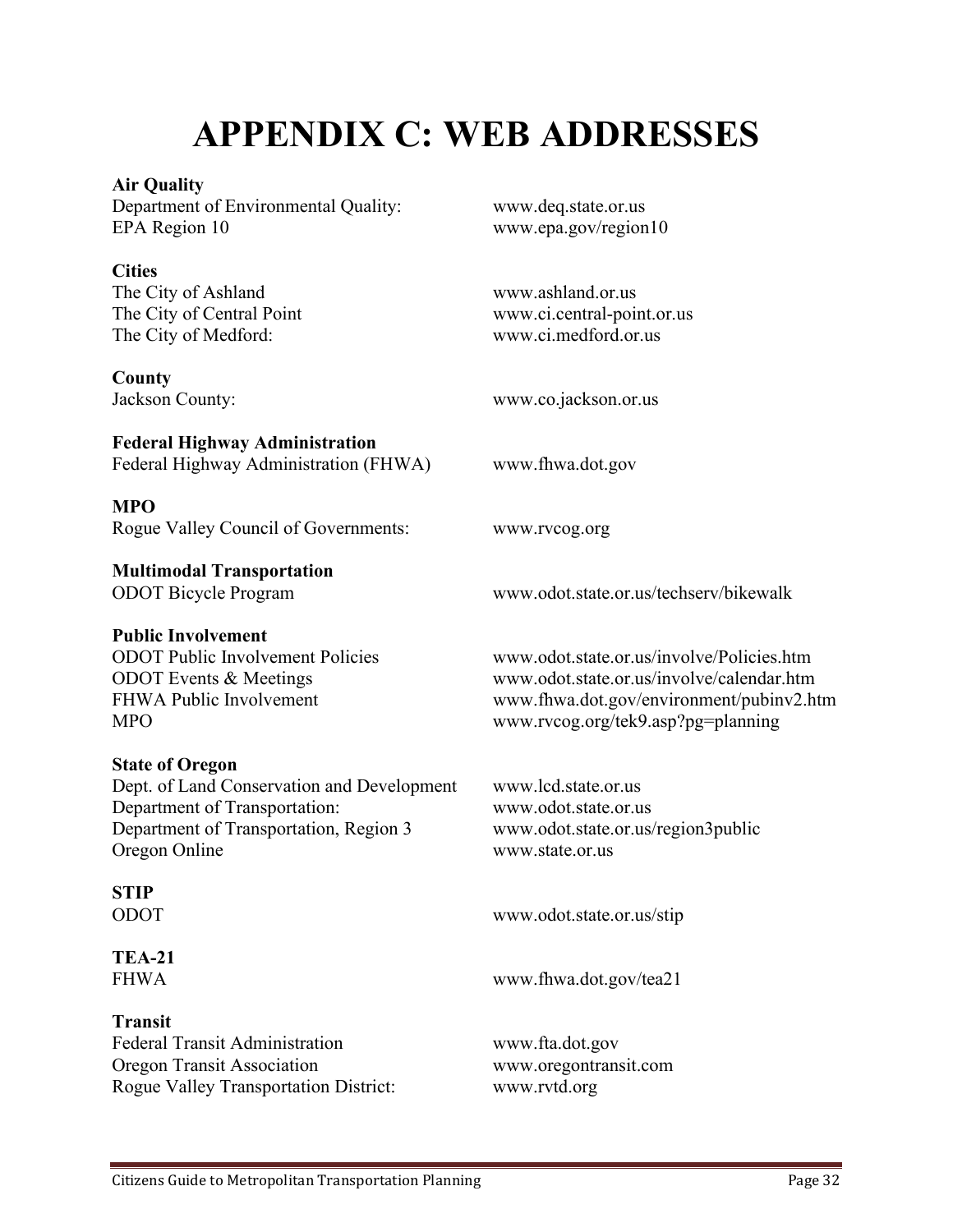# **APPENDIX D: TRANSPORTATION PLANNING CONTACTS**

#### **City of Ashland**

20 East Main Street Ashland, OR 97520 541-488-6002

### **City of Central Point**

 $155$  S  $2<sup>nd</sup>$  St. Central Point OR 97502 541-664-3321

#### **City of Medford**

411 West 8th Street Medford, Oregon 97501 541-774-2000

#### **City of Phoenix**

510 W 1st St. PO Box 666 Phoenix, OR 97535 541-535-1955

#### **Department of Environmental Quality**

811 SW 6th Ave. Portland, OR 97204-1390. 503- 229-5696 Oregon toll-free 1-800-452-4011.

#### **Medford Office**

201 W Main St., #2-D Medford, OR 97501 541-963-1331 Oregon toll-free 877-823-3216

#### **Department of Land Conservation and Development**

DLCD Southern Office  $155 N 1<sup>st</sup> St.$ Central Point, OR 97502 541-858-3152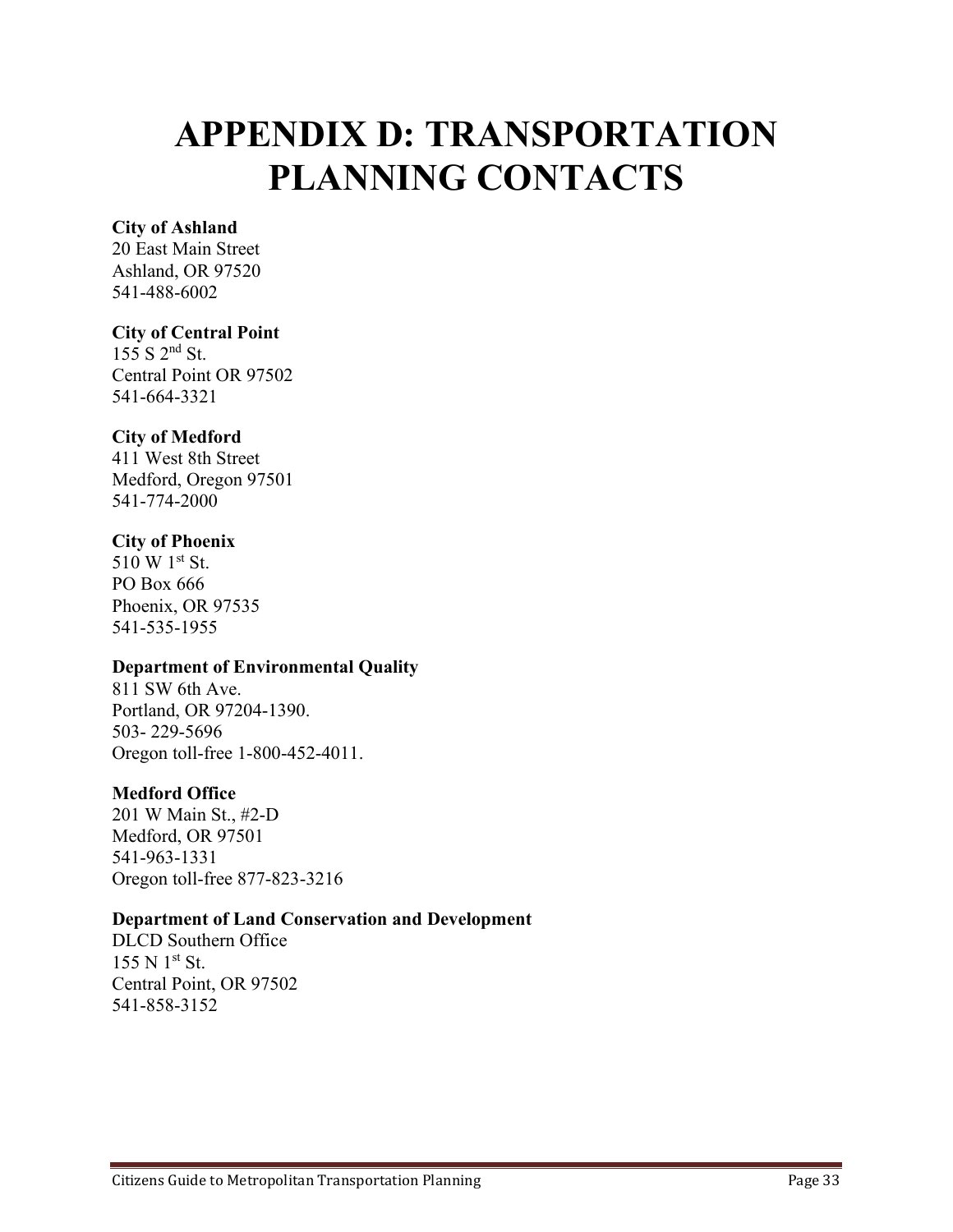#### **Federal Highway Administration**

Oregon Division 530 Center St. NE, Suite 100 Salem, OR 97301 503-399-5838

#### **Federal Transit Administration**

Region 10 (Washington, Oregon, Idaho, and Alaska) Jackson Federal Building 915 2<sup>nd</sup> Ave, Suite 3142 Seattle, WA 98174-1002 (206) 220-7954

#### **Jackson County**

10 S Oakdale, Room 214 Medford, Oregon 97501 541-774-6035

#### **Jackson County Air Quality Department**

1005 East Main Street Building Medford, OR 97504 541-774-8207

#### **Medford Urban Renewal Agency**

45 South Holly Street Medford OR 97501

#### **Oregon Department of Transportation (ODOT)**

355 Capitol St. NE Salem, OR 97301-3871 Question Line 1-888-ASK-ODOT

#### **Region 3 Office**

3500 Stewart Parkway Roseburg, OR 97470 (541) 957 3500

#### **Rogue Valley MPO**

 $155 N 1<sup>st</sup> St.$ Central Point, OR 97502 664-6674

#### **Rogue Valley Transportation District (RVTD)**

3200 Crater Lake Avenue Medford, OR 97504 541-779-5821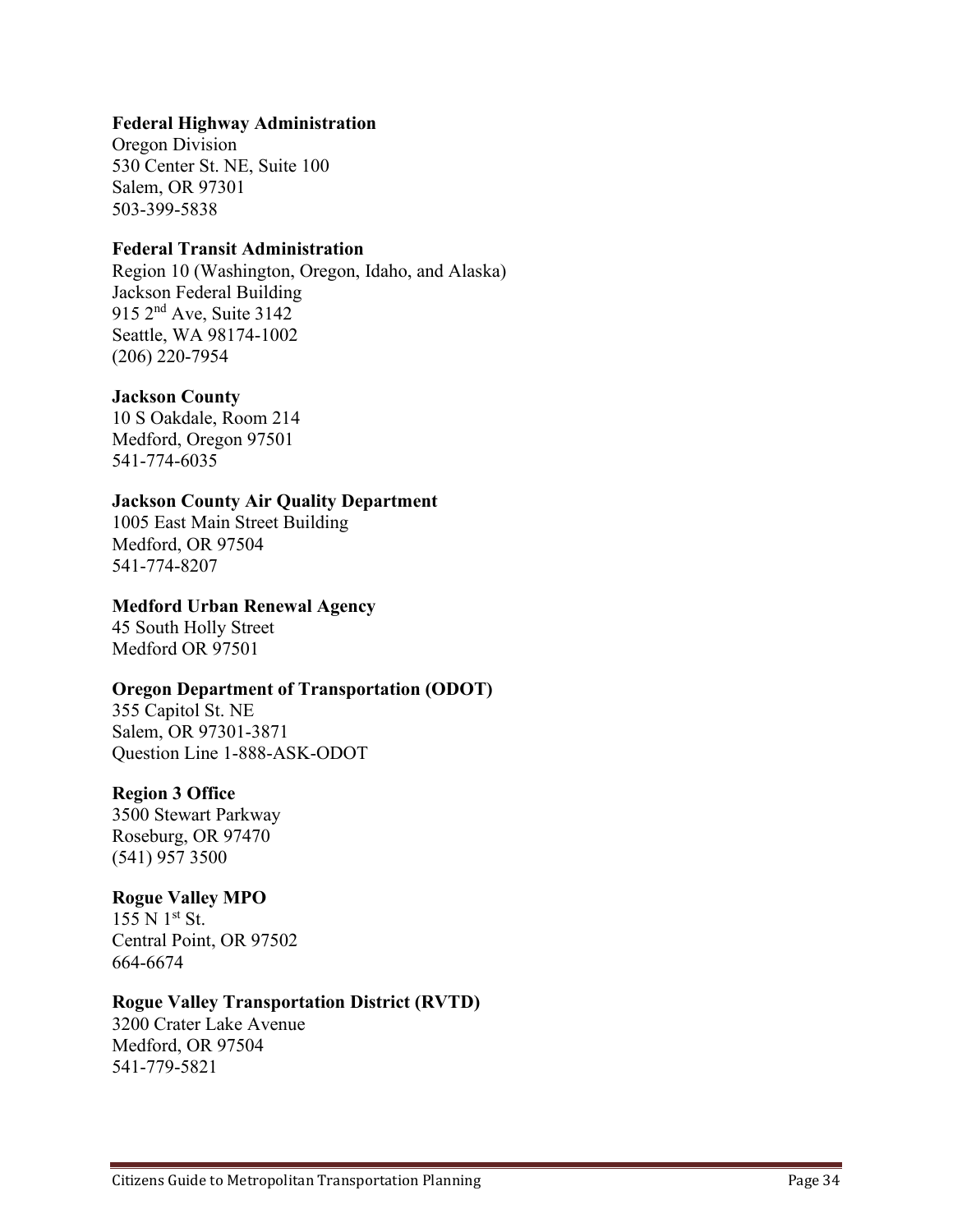# **APPENDIX E: STATE PLANNING GOAL 1: CITIZEN INVOLVEMENT**

#### **To develop a citizen involvement program that insures the opportunity for citizens to be involved in all phases of the planning process.**

The governing body charged with preparing and adopting a comprehensive plan shall adopt and publicize a program for citizen involvement that clearly defines the procedures by which the general public will be involved in the on-going land-use planning process.

The citizen involvement program shall be appropriate to the scale of the planning effort. The program shall provide for continuity of citizen participation and of information that enables citizens to identify and comprehend the issues.

Federal, state, and regional agencies and special purpose districts shall coordinate their planning efforts with the affected governing bodies and make use of existing local citizen involvement programs established by counties and cities.

The citizen involvement program shall incorporate the following components:

#### **1. Citizen Involvement - To provide for widespread citizen involvement.**

The citizen involvement program shall involve a cross-section of affected citizens in all phases of the planning process. As a component, the program for citizen involvement shall include an officially recognized committee for citizen involvement (CCI) broadly representative of geographic areas and interests related to land use and land-use decisions. Committee members shall be selected by an open, well-publicized public process.

The committee for citizen involvement shall be responsible for assisting the governing body with the development of a program that promotes and enhances citizen involvement in land-use planning, assisting in the implementation of the citizen involvement program, and evaluating the process being used for citizen involvement.

If the governing body wishes to assume the responsibility for development as well as adoption and implementation of the citizen involvement program or to assign such responsibilities to a planning commission, a letter shall be submitted to the Land Conservation and Development Commission for the state Citizen Involvement Advisory Committee's review and recommendation stating the rationale for selecting this option, as well as indicating the mechanism to be used for an evaluation of the citizen involvement program. If the planning commission is to be used in lieu of an independent CCI, its members shall be selected by an open, well-publicized public process.

#### **2. Communication - To assure effective two-way communication with citizens.**

Mechanisms shall be established which provide for effective communication between citizens and elected and appointed officials.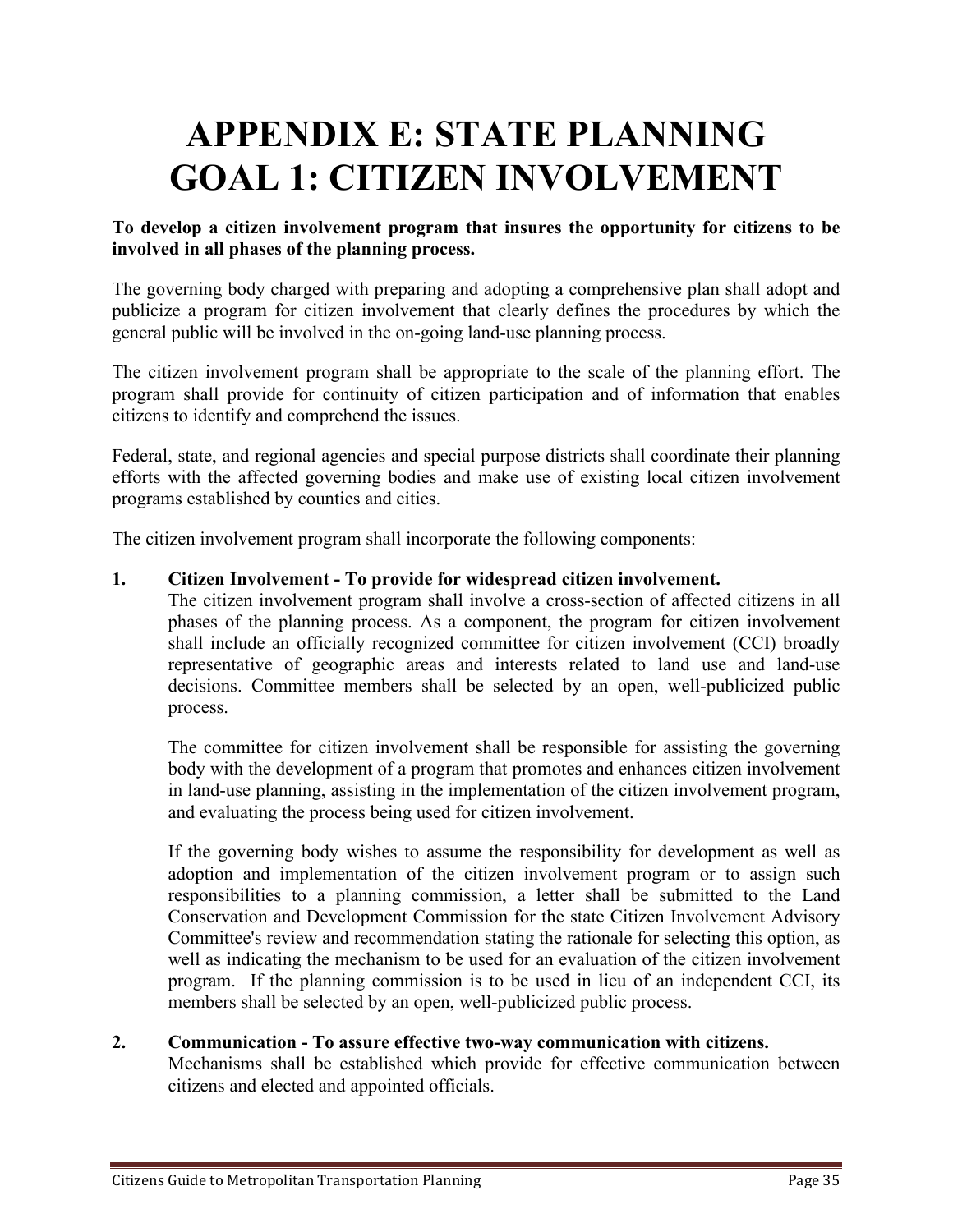#### **3. Citizen Influence - To provide the opportunity for citizens to be involved in all phases of the planning process.**

Citizens shall have the opportunity to be involved in the phases of the planning process as set forth and defined in the goals and guidelines for Land Use Planning, including Preparation of Plans and Implementation Measures, Plan Content, Plan Adoption, Minor Changes and Major Revisions in the Plan, and Implementation Measures.

#### **4. Technical Information - To assure that technical information is available in an understandable form.**

Information necessary to reach policy decisions shall be available in a simplified, understandable form. Assistance shall be provided to interpret and effectively use technical information. A copy of all technical information shall be available at a local public library or other location open to the public.

#### **5. Feedback Mechanisms - To assure that citizens will receive a response from policymakers.**

Recommendations resulting from the citizen involvement program shall be retained and made available for public assessment. Citizens who have participated in this program shall receive a response from policy-makers. The rationale used to reach land-use policy decisions shall be available in the form of a written record.

#### **6. Financial Support - to insure funding for the citizen involvement program.**

Adequate human, financial, and informational resources shall be allocated for the citizen involvement program. These allocations shall be an integral component of the planning budget. The governing body shall be responsible for obtaining and providing these resources.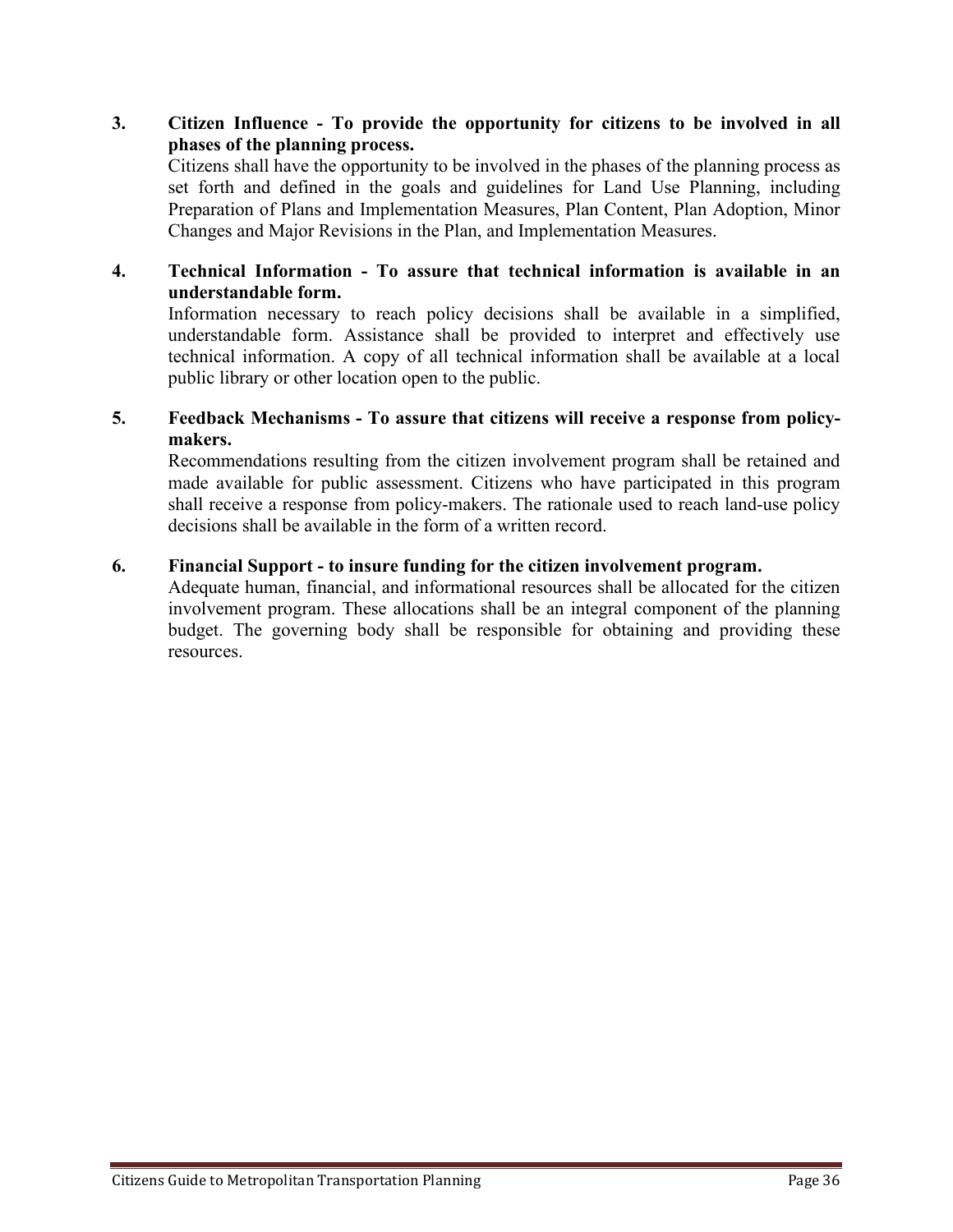# **APPENDIX F: INTERMODAL SURFACE TRANSPORTATION EFFICIENCY ACT REQUIREMENTS FOR PUBLIC INVOLVEMENT**

(1) Include a proactive public involvement process that provides complete information, timely public notice, full public access to key decisions, and supports early and continuing involvement of the public in developing plans and Transportation Improvement Programs and meets the requirements and criteria specified as follows:

(i) Require a minimum public comment period 45 days before the public involvement process is initially adopted or revised;

(ii) Provide timely information about transportation issues and processes to citizens, affected public agencies, representatives of transportation agency employees, private providers of transportation, other interested parties and segments of the community affected by transportation plans, programs and projects (including but not limited to central city and other local jurisdiction concerns);

(iii) Provide reasonable public access to technical and policy information used in the development of plans and TIPs and open public meetings where matters related to the Federal-aid highway and transit programs are being considered;

(iv) Require adequate public notice of public involvement activities and time for public review and comment at key decision points, including, but not limited to, approval of plans and TIPs (in nonattainment areas, classified as serious and above, the comment period shall be at least 30 days for the plan, TIP and major amendment(s));

(v) Demonstrate explicit consideration and response to public input received during the planning and program development processes;

(vi) Seek out and consider the needs of those traditionally undeserved by existing transportation systems, including but not limited to low-income and minority households;

(vii) When significant written and oral comments are received on the draft transportation plan or TIP (including the financial plan) as a result of the public involvement process or the interagency consultation process required under the U.S. EPA's conformity regulations, a summary, analysis, and report on the disposition of comments shall be made part of the final plan and TIP;